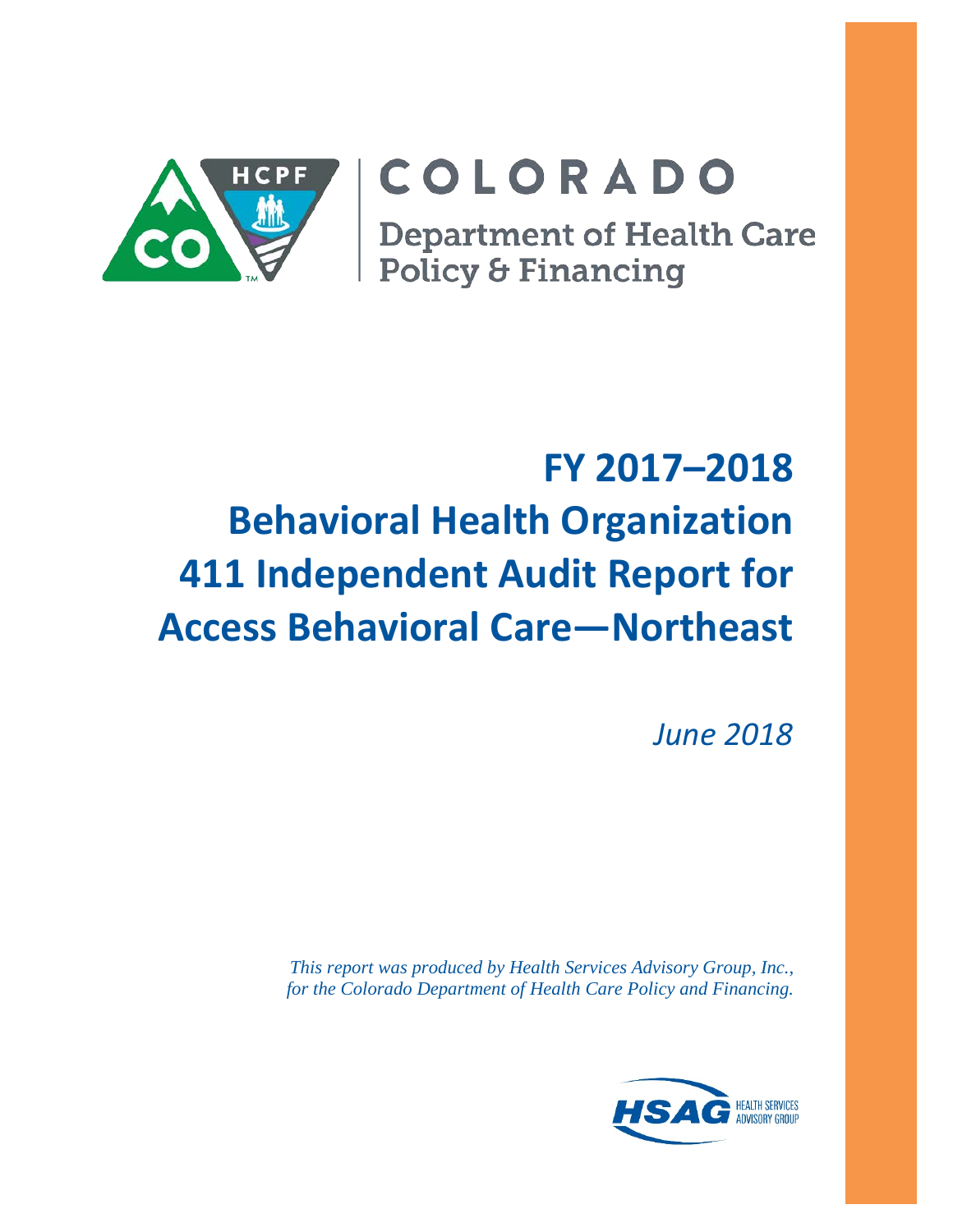

# **Contents**

| Appendix A. Mental Health Encounter Data Flat File Specifications for BHOs      |  |
|---------------------------------------------------------------------------------|--|
| Appendix B. Response Data Layout for Encounter Quality Audit for BHOs  B-1      |  |
| Appendix C. Over-Read Findings for Access Behavioral Care—Northeast (ABC-NE)C-1 |  |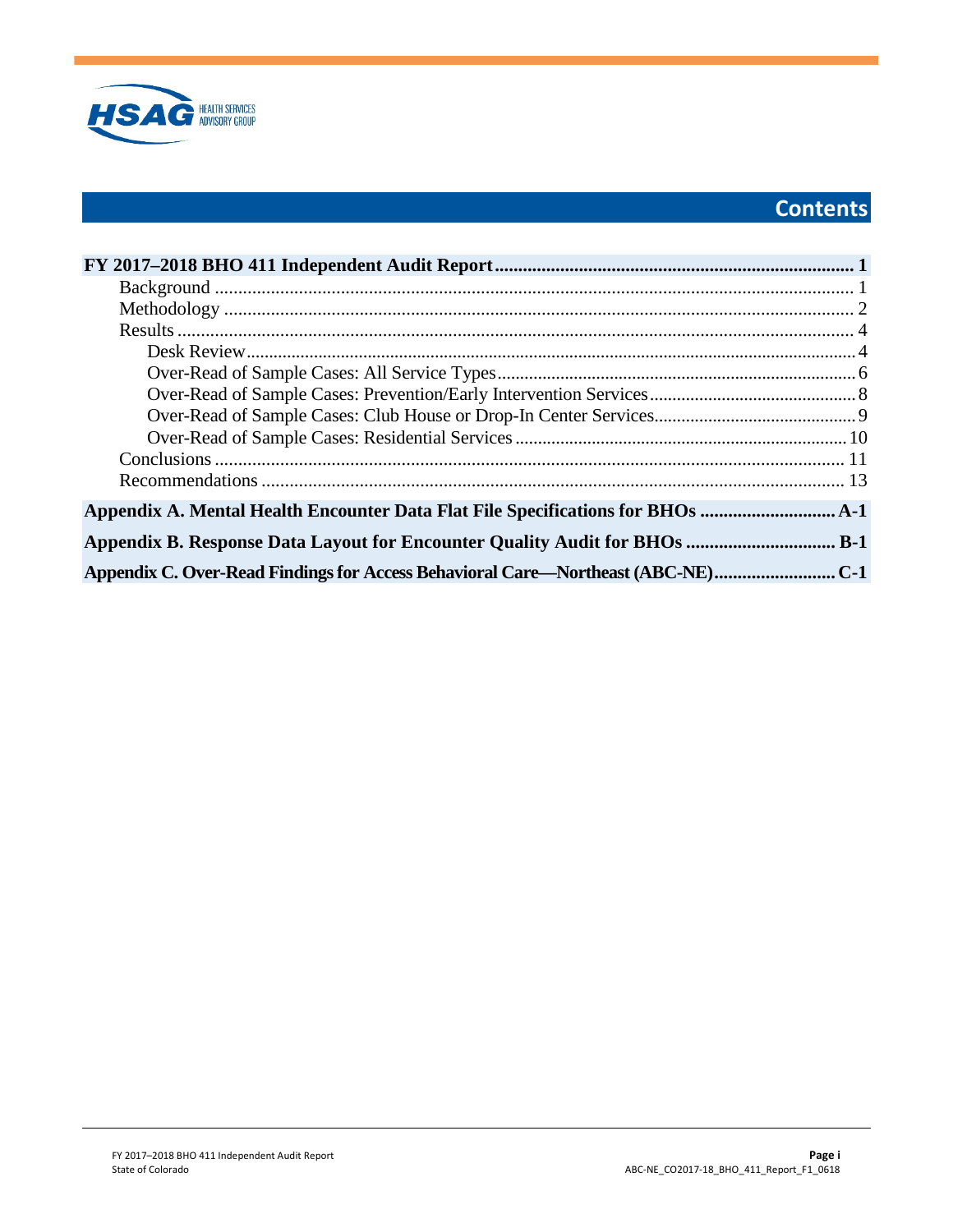

## <span id="page-2-0"></span>**FY 2017–2018 BHO 411 Independent Audit Report**

## <span id="page-2-1"></span>**Background**

In fiscal year (FY) 2008–2009, the Colorado Department of Health Care Policy and Financing (the Department) contracted Health Services Advisory Group, Inc. (HSAG), to conduct an encounter data validation study for the Department's five contracted behavioral health organizations  $(BHOs)$ .<sup>[1](#page-2-2)</sup> Based on the study findings, HSAG recommended that the Department develop guidelines for BHOs to perform ongoing reviews of encounter data quality. The Department has continued working with the BHOs to assist them with their internal encounter data quality audits. Annually, the Department selects a random sample of 411 final, paid encounters from the BHOs' encounter flat files and the BHOs are required to conduct an internal audit on this sample, using behavioral health record review to evaluate the quality of the encounter data. For FY 2017–2018, the Department randomly selected a sample of 411 cases for each BHO. The BHOs then submitted their audit results and a corresponding encounter data quality report for the Department's review.

To further improve the quality of behavioral health encounter data submitted by the BHOs, the Department developed and implemented the *Annual BHO Encounter Data Quality Review Guidelines* (guidelines) beginning in calendar year  $(CY)$  2011. The guidelines include specific timeline and file format requirements to guide each BHO in preparing its annual Encounter Data Submission Quality Report and the Service Coding Accuracy Report. These reports are based on the BHOs' internal encounter data audits.

The guidelines also stipulate that an independent evaluation of the service coding accuracy results will be conducted by HSAG to verify the quality of internal audits performed by the BHOs. In contracting with HSAG in FY 2017–2018, the Department requested the following tasks:

- 1. Conduct a desk review of the Department's sampling protocol and code, as well as a review of each BHO's audit process, including any submitted audit documentation.
- 2. Conduct a review of behavioral health records for sample cases randomly selected from each BHO's 411 sample list.
- 3. Produce an aggregate report with BHO-specific findings, including a statement regarding HSAG's level of confidence in each BHO's audit results.

This report presents HSAG's validation findings of the BHOs' internal audit efforts as they pertain to the desk review (task #1 above) and behavioral health records review (task #2 above).

<span id="page-2-2"></span> $1$  All five BHOs contracted by the Department in FY 2017–2018 participated in this independent audit: Access Behavioral Care–Denver (ABC-D), Access Behavioral Care–Northeast (ABC-NE), Behavioral Healthcare, Inc. (BHI), Colorado Health Partnerships, LLC (CHP), and Foothills Behavioral Health Partners, LLC (FBHP).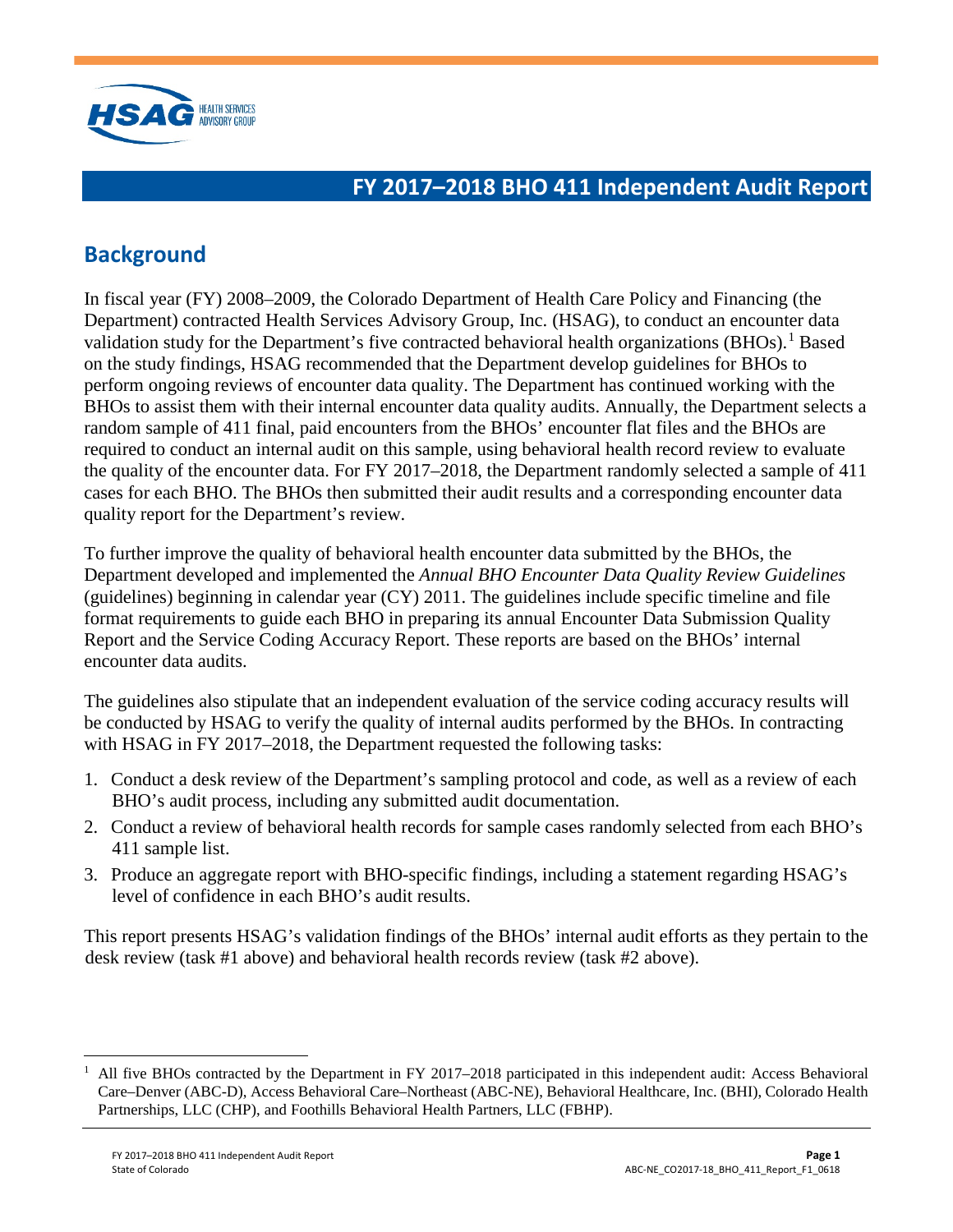

## <span id="page-3-0"></span>**Methodology**

HSAG's independent audit consisted of two components: (1) a desk review of the Department's sampling protocol and each BHO's audit documentation, and (2) an over-read of the BHOs' internal audit results. The first component, the desk review, aimed to ensure that the samples generated by the Department for the BHOs' internal audits followed standard sampling principles. More specifically, the desk review evaluated the extent to which the resulting 411 audit samples were generated randomly from a collection of encounters eligible for this study and were representative of those encounters.

The Department initially defined service and program categories for the FY 2017–2018 study in the guidelines. During the sampling process, however, the Department determined that the BHOs had begun applying recent billing requirement modifications that resulted in differential classifications for Club House/Drop-In Center Services encounters among the BHOs. Consequently, use of the historic identification criteria defined in the guidelines would exclude all encounters from the Club House/Drop-In Center Services sampling frame for selected BHOs. The Department consulted the BHOs and subsequently modified the sample selection criteria for all service and program categories to better capture all encounters intended for the study. The Department then submitted to HSAG in January 2018 its sampling methodology and the Structured Query Language (SQL) code used to randomly select encounters. The BHOs submitted audit documentation to HSAG during March 2018 and April 2018, and HSAG conducted a desk review of these internal audit methodology documents in May 2018.

The second component of HSAG's independent audit was to evaluate whether the BHOs' internal audit of behavioral health encounters against the members' records was accurate and consistent with the Uniform Service Coding Standards (USCS) manual. HSAG received the BHOs' response files containing their internal audit results and conducted an over-read for a sample of 30 cases from each BHO to accomplish this evaluation. Several steps were involved in this process:

## **1. Generation of Over-Read Samples**

The Department submitted BHO-specific lists of sampled encounters<sup>[2](#page-3-1)</sup> and corresponding encounter data flat file information to HSAG in January 2018. Each list contained the sample of final, adjudicated behavioral health encounters paid between October 1, 2016, and September 30, 2017, from which each BHO would conduct its internal audit. The data layout for the encounter flat file can be found in Appendix A. From the 411 sample lists, HSAG employed a two-stage sampling methodology to randomly select 10 individual members from each of the three program service categories outlined in the Department's 411 encounter classification and sampling methodology. A single encounter was then randomly selected for each member. These 30 cases constituted the over-read samples for HSAG. Note that the two-stage sampling approach helps to ensure a broader selection of encounters as, over time, behavioral health services frequently involve the same members, procedures, and providers.

<span id="page-3-1"></span> $\overline{a}$ 2 The Department sampled 411 paid encounters from each BHO, stratified across three service categories (i.e., Prevention/Early Intervention Services, Club House or Drop-In Center Services, and Residential Services).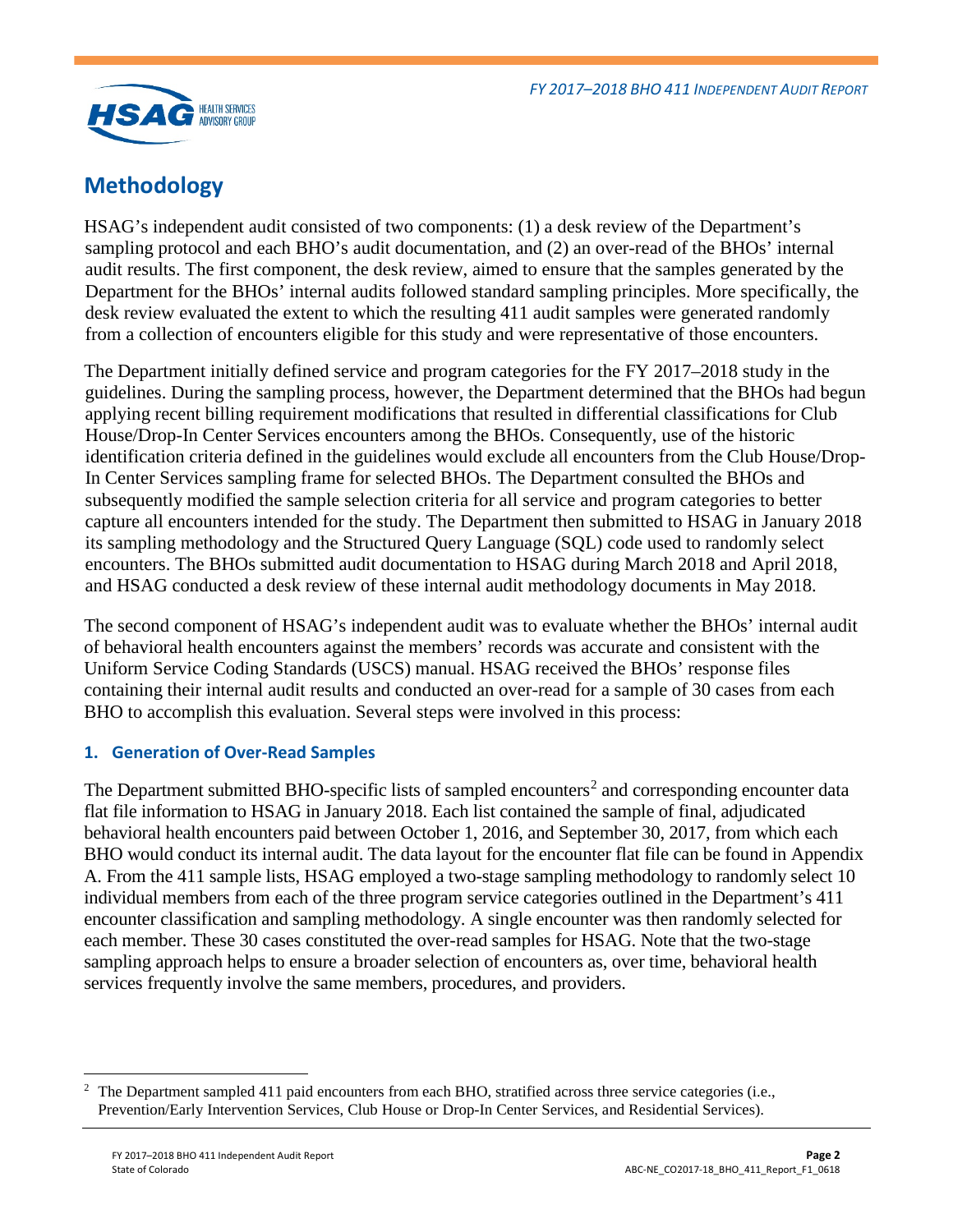

#### **2. Audit Tool Development**

Each BHO submitted the response file for its internal 411 audit to HSAG in mid-March 2018. The response file contained all required audited fields and the BHOs' validation results. The data layout for the response file is presented in Appendix B. HSAG designed a web-based data collection tool and corresponding tool instructions in alignment with the guidelines and with the 2015, July 2016, October 2016, January 2017, and July 2017 versions of the USCS manual.<sup>[3](#page-4-0)</sup> A control file containing selected fields from the Department's encounter data flat file and the BHOs' corresponding internal audit values for sampled cases was uploaded into the tool, permitting pre-population of encounter and audit information for each case. Pre-populated information could not be altered, and HSAG's reviewers were required to actively select an over-read response for each data element. Corresponding behavioral health records procured by the BHOs were linked to cases within the tool. The web-based tool allowed the HSAG analyst to extract MS Excel files containing encounter data, BHO audit responses, and HSAG reviewer responses.

#### **3. HSAG's Over-Read Process**

HSAG evaluated the accuracy of the BHOs' audit findings in April 2018. Specifically, HSAG's reviewers validated the BHOs' accuracy in auditing the providers' submitted encounter data in accordance with the USCS manuals specific to the study period. HSAG's over-read did not evaluate the quality of behavioral health record documentation or the providers' accuracy in submitting encounter data, only whether the BHOs' audit responses were accurate based on the review of the supporting behavioral health record documentation submitted by the BHOs. HSAG used the same standards for acceptable record evidence originally established by the Department for the FY 2011–2012 independent audit. HSAG's reviewers entered all over-read results into the web-based HSAG audit tool.

Two HSAG clinical reviewers were trained to conduct the over-read. During the over-read, the reviewer located the selected date of service in the submitted behavioral health record and verified the presence and/or supporting documentation in the medical record for the study elements (e.g., procedure codes, diagnosis codes) as well as whether the study elements aligned with coding standards defined in the USCS manual. National coding guidelines were only used when Current Procedural Terminology (CPT) codes and International Classification of Diseases, Tenth Revision, Clinical Modification (ICD-10-CM) codes were not included in the USCS manual. Next, the HSAG reviewer assessed the audit response of the BHO with respect to the accuracy of the data submitted by the provider. If the HSAG reviewer agreed with the BHO's audit response, a response of "agree" was selected in the tool. If the HSAG reviewer disagreed with the BHO's audit response, a response of "disagree" was selected in the tool. In the event of a disagreement with the BHO's audit findings, the HSAG reviewer would select from the tool a reason from a list of predetermined disagreement reasons specific to each data element. The findings of this audit were based on HSAG's percent of agreement or disagreement with the BHO's responses.

<span id="page-4-0"></span><sup>&</sup>lt;sup>3</sup> Given the expected dates of service for encounters in this study, the guidelines permit the use of the 2015, July 2016, October 2016, January 2017, or July 2017 versions of the USCS manual. All versions are available from the Department at [https://www.colorado.gov/pacific/hcpf/mental-health-rate-reform-0.](https://www.colorado.gov/pacific/hcpf/mental-health-rate-reform-0)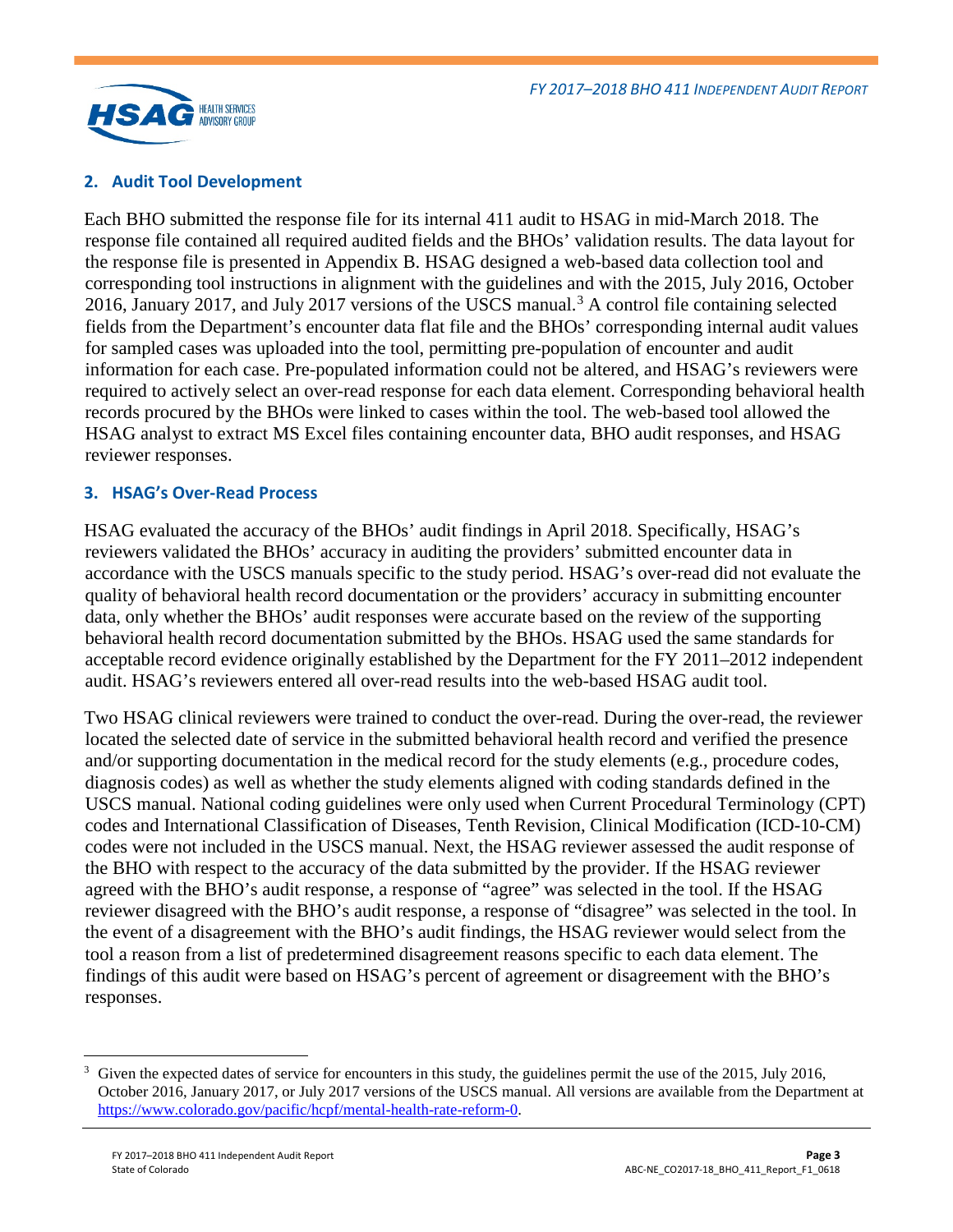

During the over-read, HSAG conducted ongoing an interrater reliability (IRR) assessment by randomly selecting a minimum of 10 percent of completed cases and comparing the over-read results to those from a second HSAG reviewer. For cases in which over-read discrepancies were identified between the first and second reviewers, a third, "Gold Standard" reviewer provided a final determination regarding the appropriate over-read result. Any IRR result that fell below 95 percent required further evaluation by the manager and possible re-training of the reviewer(s).

## **4. Analysis Process**

Upon completion of the over-read, an HSAG analyst exported the results from the audit tool and reviewed the data for consistency and clarity. The analyst also consulted with the lead clinical reviewer for clarification on noted observations entered in the audit tool during the over-read. The HSAG analyst assessed the over-read results to determine the percentage of records for which the HSAG reviewer agreed with the internal audit response from the BHO. Statewide and BHO-specific results were tabulated by service category for data elements audited by the BHOs and overread by HSAG. Analysis results were independently validated by a second HSAG analyst.

## <span id="page-5-0"></span>**Results**

## <span id="page-5-1"></span>*Desk Review*

## **Sampling Methodology**

Due to recent billing requirement modifications adopted by the BHOs, the Department revised historic encounter identification logic for the service program categories included in the study. Consequently, the Department provided descriptions of the sample selection process and the complete, BHO-specific source code used to identify and select encounters for each of the three service program categories. The information provided was sufficiently detailed to show an understanding of the data selection protocol. The Department described both the program service category criteria by which the sample was stratified and how encounters were randomly selected from the processed flat files but did not provide details on how the flat files were processed or assembled prior to generating the sample frame. The Department included a sample of SAS code showing the use of the "SURVEYSELECT" procedure to randomly select 137 encounters with payment dates between October 1, 2016, and September 30, 2017, from 15 previously created BHO- and service category-specific data subsets (i.e., for each BHO, three service category-specific data subsets were created). The Department randomly selected encounters from the BHO- and service category-specific datasets at the encounter-line level. Note that this randomization strategy could produce a sample that includes multiple encounters for the same member.

The Department's sampling methodology did not document the amount of time allowed between the end of the study period and the time at which encounters were selected for review (i.e., the run-out period). The data run-out period allows time for corrections to be applied to the original encounter record, minimizing the likelihood of auditing encounters that may be voided or adjusted after the sample is selected.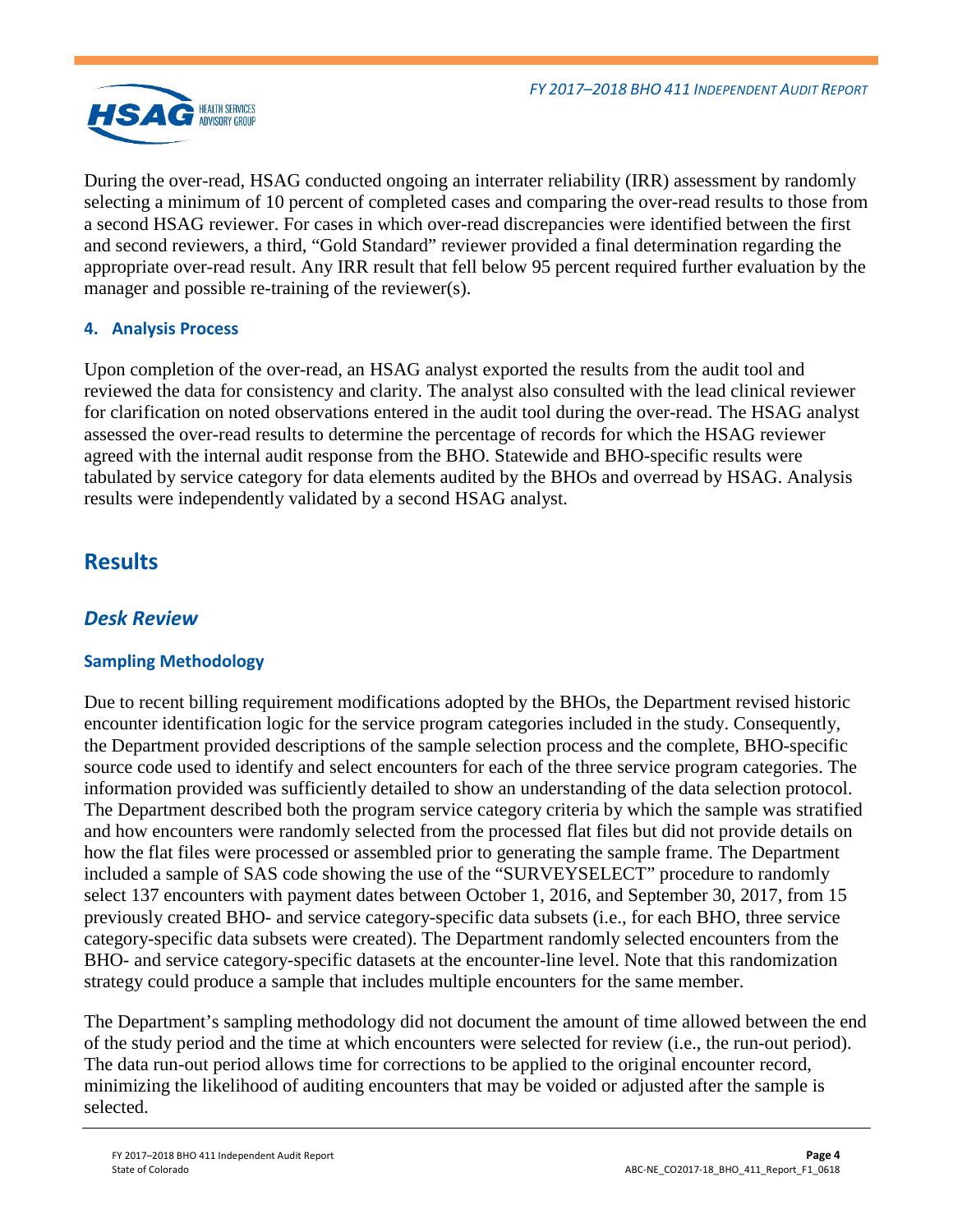

#### **BHOs' Internal Audit Methodology**

As a result of the FY 2011–2012 BHO 411 Independent Audit, subsequent BHO 411 Audit Guidelines have requested internal audit methodology documentation from each BHO. This information is requested as a component of each BHO's Service Coding Accuracy Report to help provide context for the service coding accuracy findings. As a component of the CY 2017 Service Coding Accuracy Report, each BHO provided internal audit methodology information. Since the internal audit documentation is unique to each BHO, documents were not provided in a standardized format and comparisons between BHOs were conducted for informational purposes only. HSAG identified the findings listed below from the BHOs' internal audit methodology documents, and it is important to note that select findings are similar to those reported in previous years.

- Similarities existed in the descriptions of the tool development and audit processes among the BHOs. Three BHOs constructed an audit tool using Microsoft (MS) Excel, and two BHOs used an MS Access database or web-based tool. Additionally, BHOs described the troubleshooting and corrections processes for their tools as well as any calculations built into the tools to facilitate accurate data collection. Each BHO listed the name and credentials of internal staff responsible for audit training and oversight, and one BHO provided information on an external contractor tasked with conducting its 411 audit. HSAG concluded that, with the exceptions of ABC-D and ABC-NE, each BHO conducted its own independent audit.
- Each BHO described the development of its audit tools, subsequent auditor training/auditor professional experience, and any reliability testing. All BHO audits were conducted with at least two auditors, and all organizations provided post-training IRR values above a 90.0 percent agreement threshold. BHOs also provided information on post-audit IRR rates, establishing consistency beyond training and describing corrective actions required when an auditor's IRR rate was lower than the 90.0 percent threshold.
- Each BHO described steps taken to review and validate audit results and provided an explanation of its specific audit instructions. One BHO submitted a copy of instructions provided to the auditors responsible for reviewing the behavioral health records.
- Each BHO described implementing corrective actions plans (CAPs), training, or education for lowscoring providers so as to address deficiencies identified during the audit.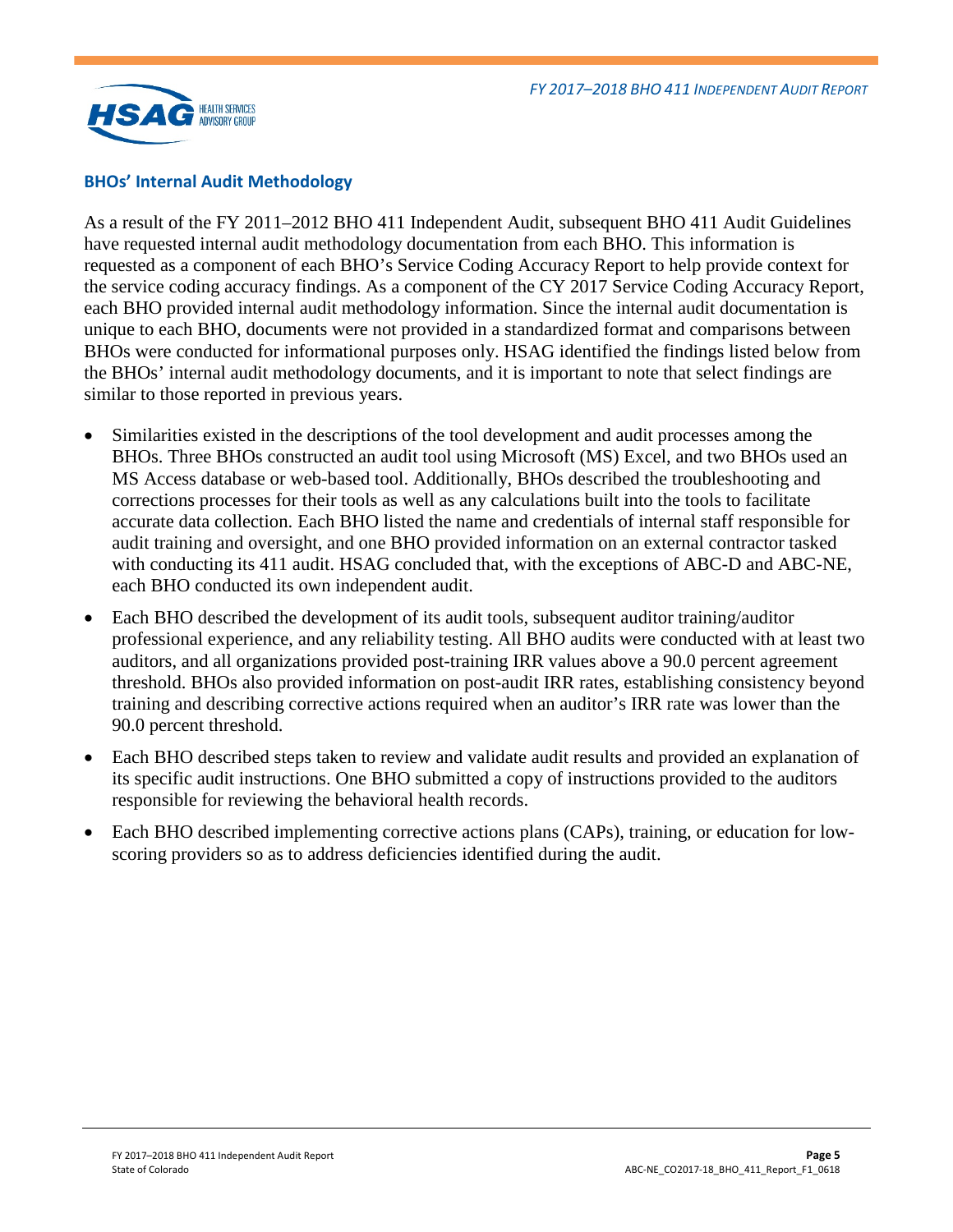

## <span id="page-7-0"></span>*Over-Read of Sample Cases: All Service Types*

#### **Overall Agreement Rate**

[Figure 1](#page-7-1) presents the aggregate results from HSAG's over-read of the 150 cases sampled for assessment (30 cases from each BHO). Agreement values could range from 0 percent to 100 percent, where 100 percent represents perfect agreement between the BHOs' audit results and HSAG's over-read results, and 0 percent represents complete disagreement. Appendix C presents HSAG's over-read results for ABC-NE. Based on each BHO's results, HSAG also calculated an aggregate validation rate for each audit element and repeated these calculations for each of the three program service categories examined during HSAG's FY 2017–2018 411 over-read. To determine the percentage of cases in agreement for key validation elements, HSAG identified cases in which the over-read results agreed with the BHO's audit findings for the *Procedure Code*, *Diagnosis Code*, and *Units* elements; this result is identified in [Figure 1](#page-7-1) as *Validation Elements*.

<span id="page-7-1"></span>

**Figure** 1**—Aggregated Percent of Agreement Between HSAG's Over-Read and the BHOs' Internal Audit Findings, by Data Element**

Note: The upper and lower diamonds represent the highest and lowest agreement rates among the BHOs.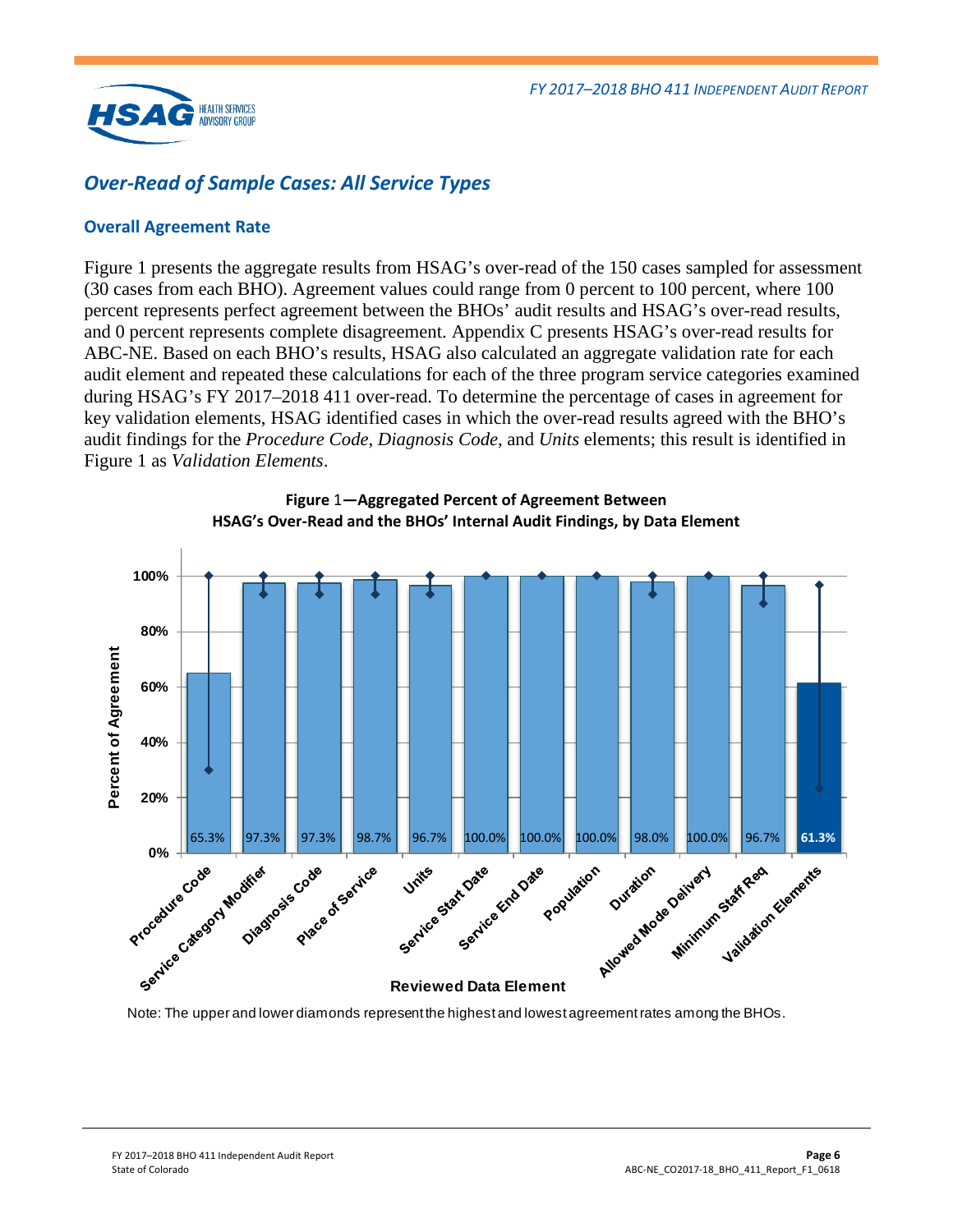

[Figure 1](#page-7-1) illustrates HSAG's agreement with the BHOs' audit results for a composite of selected validation fields (*Procedure Code*, *Diagnosis Code*, and *Units*) as 61.3 percent of the 150 over-read cases (*Validation Elements*, 92 of 150 cases). Only one case (0.7 percent) did not have adequate medical record documentation provided by the BHO, though HSAG's reviewers determined that the BHO's audit determinations for this case were appropriate. Consequently, medical record non-submission contributed minimally to overall indicator disagreement rates. At the BHO level, the agreement rate for *Validation Elements* ranged from 23.3 percent to 96.7 percent.

It is important to note that HSAG's reviewers did not disagree with all three component elements for the *Validation Elements* indicator. The low agreement rate with the BHOs' *Procedure Code* audit determinations (10.3 percent of disagreement cases, n=6 of 58 cases) was the primary component of negative responses for *Validation Elements*. Overall, HSAG reviewers disagreed with the BHO's audit determinations in four instances regarding *Diagnosis Code* (93.1 percent of disagreement cases) and five instances for *Units* (91.4 percent of disagreement cases), underscoring the limited contribution of these elements to the low *Validation Elements* agreement rate.

#### **Field-Specific Agreement Rate**

The 11 audited elements achieved aggregate agreement rates ranged from 65.3 percent to 100.0 percent. *Procedure Code* had the lowest aggregate agreement rate for any element (65.3 percent), and BHOspecific agreement rates ranged from 30.0 percent to 100.0 percent. Aggregate agreement rates for the other 10 audited elements were all above 95.0 percent. With 100.0 percent for each element, results for *Service Start Date*, *Service End Date*, *Population,* and *Allowed Mode of Delivery* had the highest aggregate agreement rates. The remaining six data elements had aggregate agreement rates ranging from 96.7 percent to 98.7 percent.

HSAG's reviewers disagreed with BHO auditors' determinations for *Procedure Code* for 52 of 150 cases (34.7 percent). Most disagreement with *Procedure Code* was based on insufficient information in the submitted medical record to support minimum or technical documentation standards listed in the USCS manual for the encounter data procedure code ( $n=47$  of 52 overall cases). In the remaining five *Procedure Code* disagreement cases, HSAG reviewers did not agree with the BHO's audit disagreement finding. Of the 47 *Procedure Code* cases in disagreement due to insufficient documentation, 37 cases did not meet the minimum documentation requirements for the service rendered, 19 cases did not meet technical documentation requirements, and nine cases met neither minimum nor technical documentation requirements. While minimum documentation requirements are specific to the service administered, cases that did not meet technical documentation requirements typically lacked documentation showing provider credentials or dated signatures.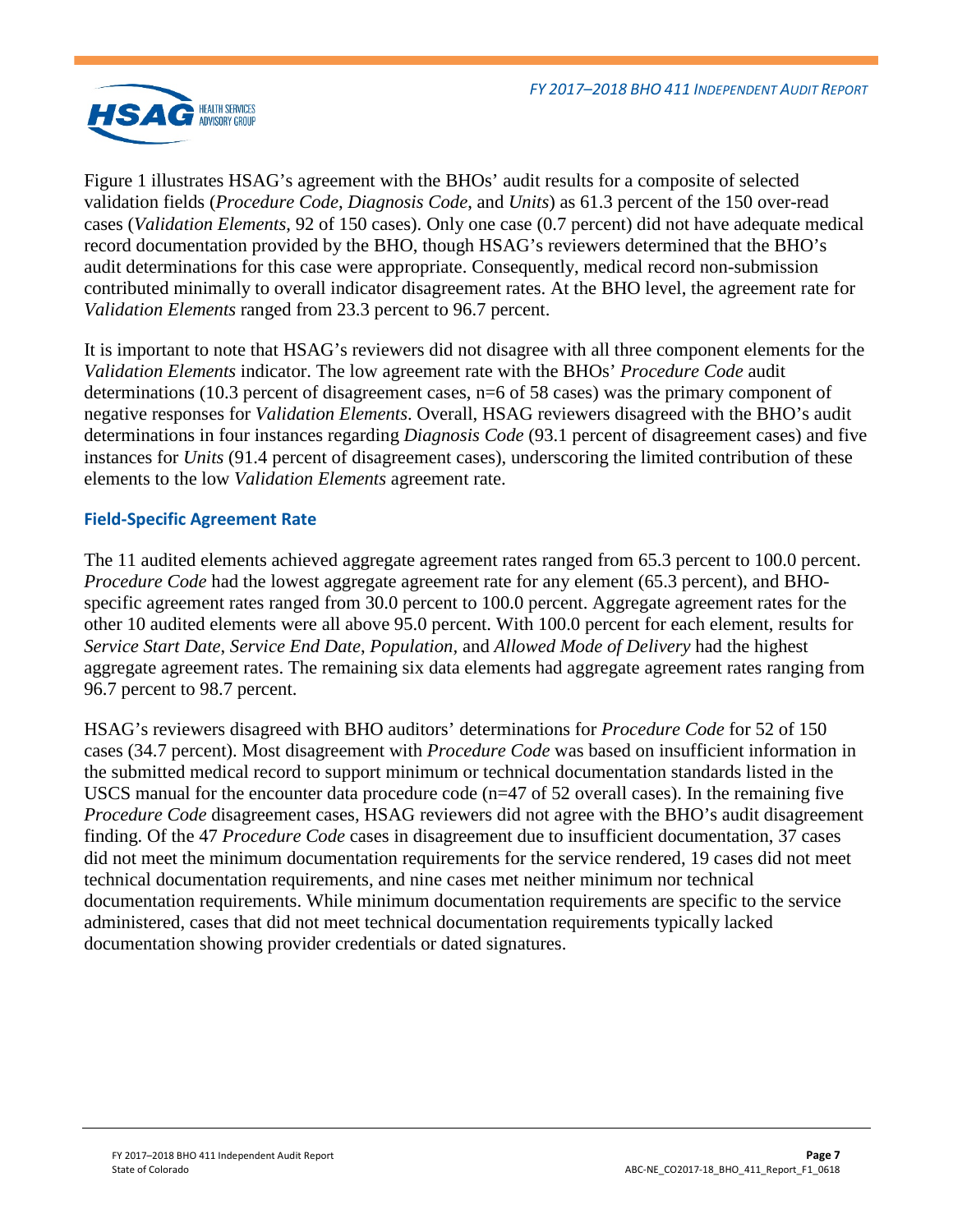

## <span id="page-9-0"></span>*Over-Read of Sample Cases: Prevention/Early Intervention Services*

## **Overall Agreement Rate**

<span id="page-9-1"></span>[Figure 2](#page-9-1) presents the aggregate results from HSAG's over-read of the 50 cases with Prevention/Early Intervention Services (10 cases per BHO).



**Figure 2—Aggregated Percent of Agreement Between HSAG's Over-Read and the BHOs' Internal Audit Findings, by Data Element Prevention/Early Intervention Services**

Note: The upper and lower diamonds represent the highest and lowest agreement rates among the BHOs.

As seen in [Figure 2,](#page-9-1) HSAG agreed with the BHOs' audit determinations for 66.0 percent (n=33) of the 50 Prevention/Early Intervention Services cases, based on the composite of selected indicators represented by *Validation Elements*. The agreement rate for *Validation Elements* by BHO ranged from 20.0 percent to 90.0 percent. Low aggregate *Procedure Code* agreement was the most significant contributor to the low *Validation Elements* agreement rate.

## **Field-Specific Agreement Rate**

All but one of the audited elements achieved aggregate agreement rates of at least 94.0 percent; the lowest aggregate rate was observed for the *Procedure Code* indicator (74.0 percent). Two of five BHOs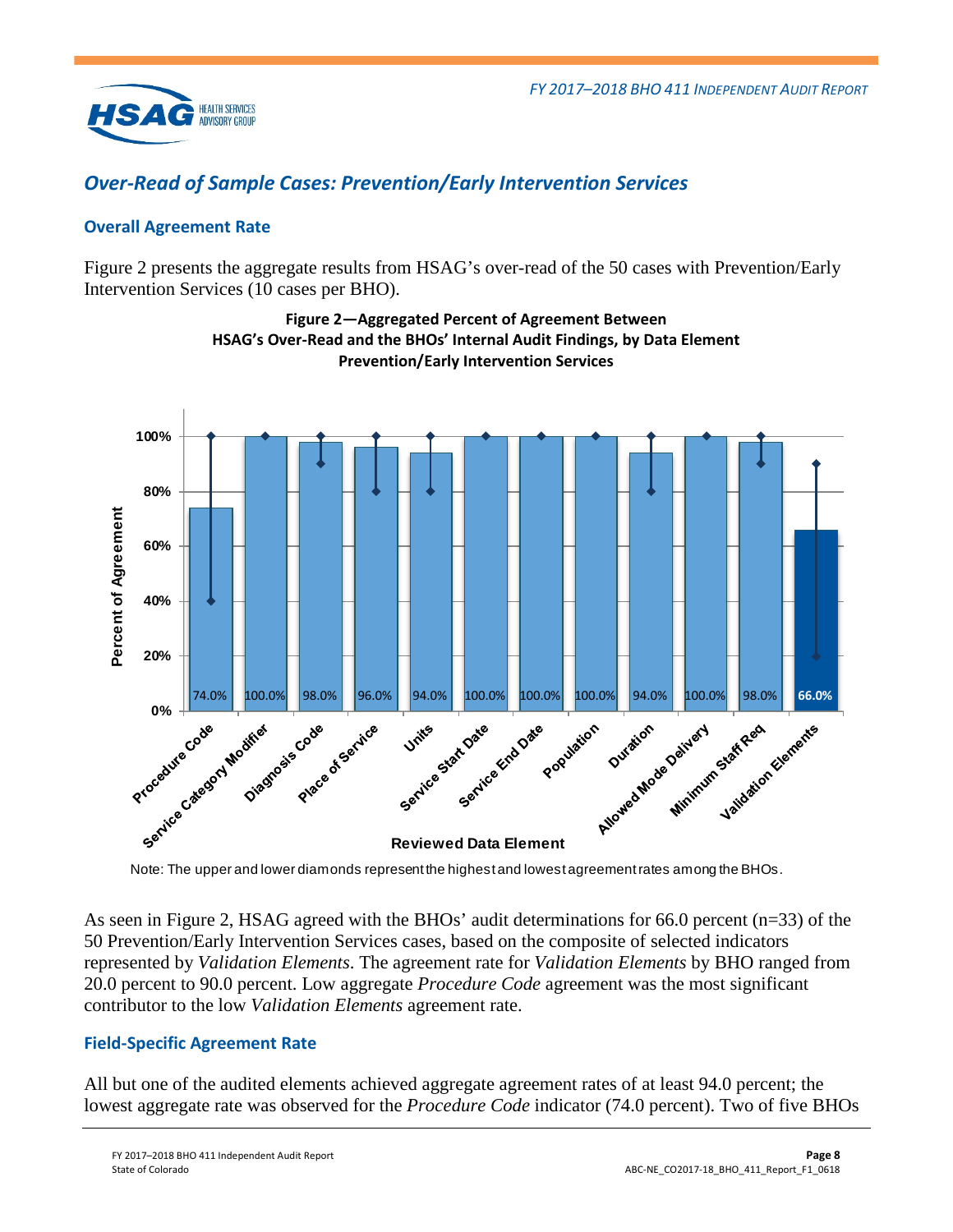

had *Procedure Code* agreement rates at or below 60.0 percent, while the remaining BHOs had rates of at least 80.0 percent. Noncompliance with minimum or technical documentation standards was the primary disagreement reason for eight of the 13 cases.

## <span id="page-10-0"></span>*Over-Read of Sample Cases: Club House or Drop-In Center Services*

## **Overall Agreement Rate**

[Figure 3](#page-10-1) presents the aggregate results from HSAG's over-read of the 50 cases with Club House or Drop-in Center Services (10 cases per BHO).

<span id="page-10-1"></span>

Note: The upper and lower diamonds represent the highest and lowest agreement rates among the BHOs.

As seen in [Figure 3,](#page-10-1) HSAG agreed with the BHOs' audit determinations for 46.0 percent of the 50 Club House/Drop-In Center Services cases (n=23) based on the composite of selected indicators represented by *Validation Elements*. BHO-specific agreement rates ranged from 0.0 to 100 percent, with three BHOs having rates at or below 30.0 percent. Low aggregate *Procedure Code* agreement was the most significant contributor to the low agreement rate for *Validation Elements*.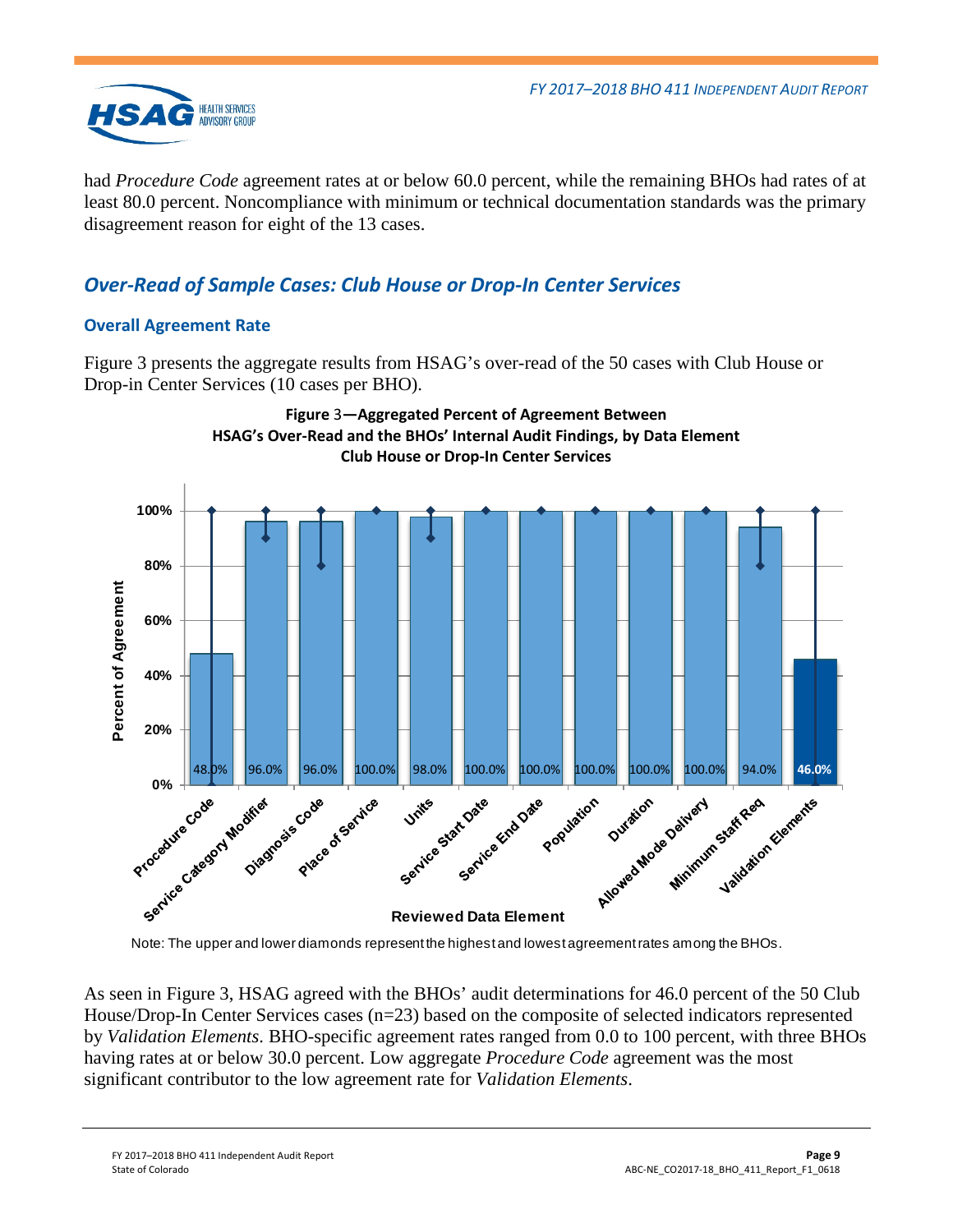

#### **Field-Specific Agreement Rate**

All but one of the audited elements achieved aggregate agreement rates of at least 94.0 percent; the lowest aggregate rate was observed for the *Procedure Code* indicator at 48.0 percent. Three individual BHOs had agreement rates at or below 40.0 percent, while the remaining BHOs had agreement rates of at least 90.0 percent. Among the 26 cases with Procedure Code disagreement, 21 did not meet minimum documentation requirements, 14 did not meet technical documentation requirements, and nine met neither minimum nor technical documentation requirements.

## <span id="page-11-0"></span>*Over-Read of Sample Cases: Residential Services*

#### **Overall Agreement Rate**

<span id="page-11-1"></span>[Figure 4](#page-11-1) presents the aggregate results from HSAG's over-read of the 50 cases sampled from Residential Services encounters (10 cases per BHO).





Note: The upper and lower diamonds represent the highest and lowest agreement rates among the BHOs.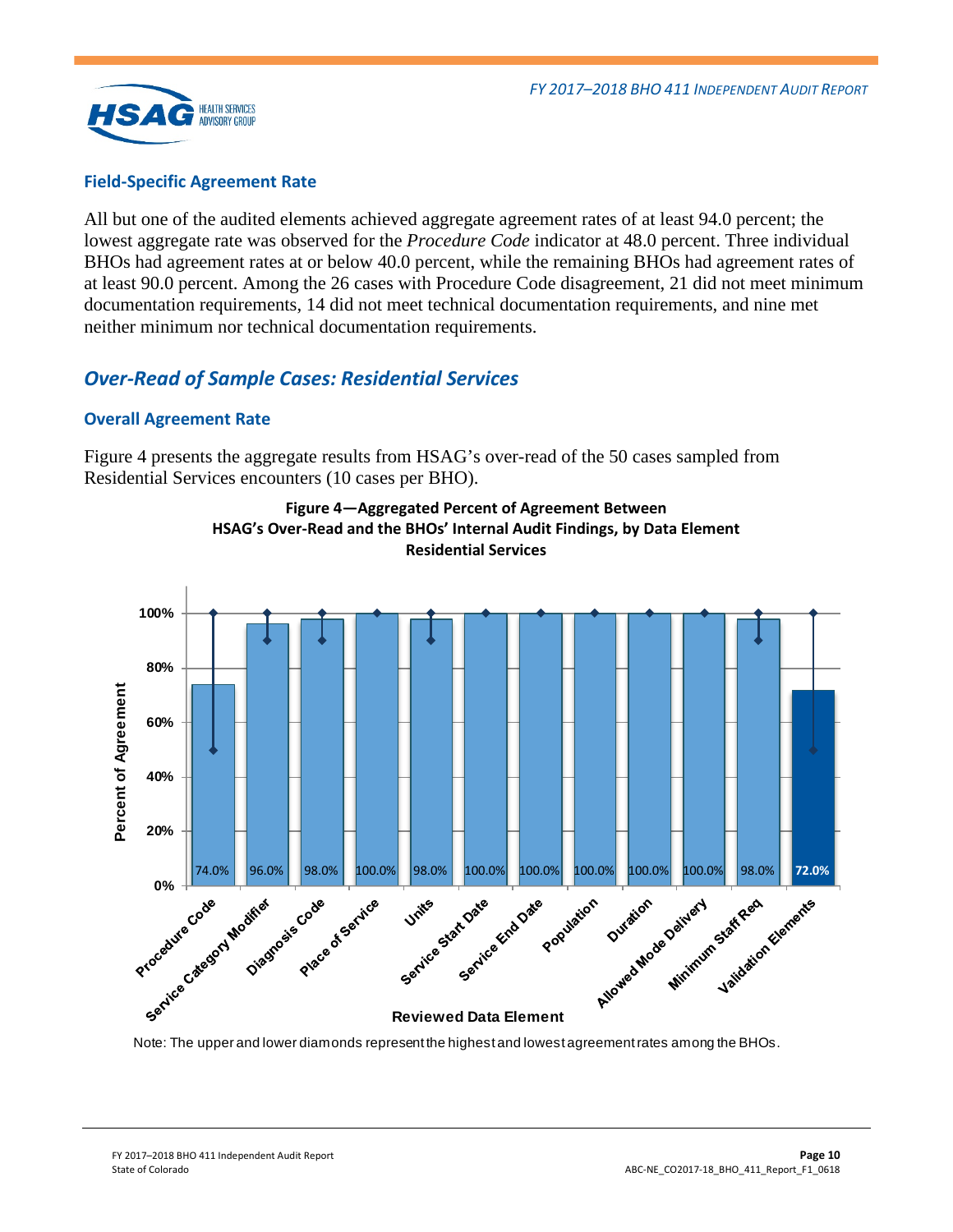

As seen in [Figure 4,](#page-11-1) HSAG's reviewers agreed with the BHOs' audit determinations for 72.0 percent of the 50 Residential Services cases (n=36) based on the composite of selected indicators represented by *Validation Elements*. The BHO-specific agreement rates for *Validation Elements* ranged from 50.0 percent to 100.0 percent, with one BHO having an agreement rate higher than 90.0 percent. Low aggregate *Procedure Code* agreement was the most significant contributor to the low agreement rate for *Validation Elements*.

## **Field-Specific Agreement Rate**

All but one of the audited elements achieved aggregate agreement rates of at least 96.0 percent; the lowest aggregate rate was observed for the *Procedure Code* indicator at 74.0 percent. All but one BHO had at least two cases with *Procedure Code* disagreement due to noncompliance with minimum documentation requirements or technical documentation requirements. Among the 13 disagreement cases, one case did not meet technical documentation requirements and 12 did not meet minimum documentation requirements.

## <span id="page-12-0"></span>**Conclusions**

HSAG's desk review of the Department's sampling methodology and sample selection logic considered two important factors: the inclusion of final, paid encounters specific to the study time frame and encounter data compliance with the classification logic for the assessed service program categories. The submitted sampling methodology document did not include all sampling frame construction details (e.g., the process for removing voided or adjudicated encounters from the sample frame). However, the sampling methodology detailed how the sample frame was constructed for each service program category and BHO. This level of information was necessary because encounter identification strategies varied by BHOs for Club House and Drop-In Center Services encounters. Note that the sample selection logic did not include steps for deduplicating the encounters in the sample frame, nor did it include steps to ensure that each sampled encounter was associated with a distinct member (i.e., a single member could have multiple encounters included in the audit sample across service program categories). Though a multi-stage sampling approach would allow the Department to assess encounter data accuracy across a wider range of members and providers, the current methodology granted equal weight to each encounter in the sampling frame and was sufficient for the overall intent of the study.

Encounter classification was more complex for the FY 2017–2018 study than in prior years due to billing requirement modifications that the BHOs applied to portions of their encounter data submissions. This permitted BHOs to submit encounters for the assessed service program categories with procedure codes and/or service category modifiers that differed from those that historically identified encounters for Prevention/Early Intervention, Club House/Drop-In Center, or Residential services. The initial sample frame created revealed procedure code and modifier inconsistencies, which resulted in no Club House /Drop-In Center Services encounters identified for two BHOs. The Department worked with the BHOs to ensure that encounters for all service program categories were submitted in a manner that permitted systematic classification and required some BHOs to update and re-submit encounters to facilitate sample frame generation. While the resulting sampling methodology was BHO-specific, this process ensured consistency throughout the encounter data process.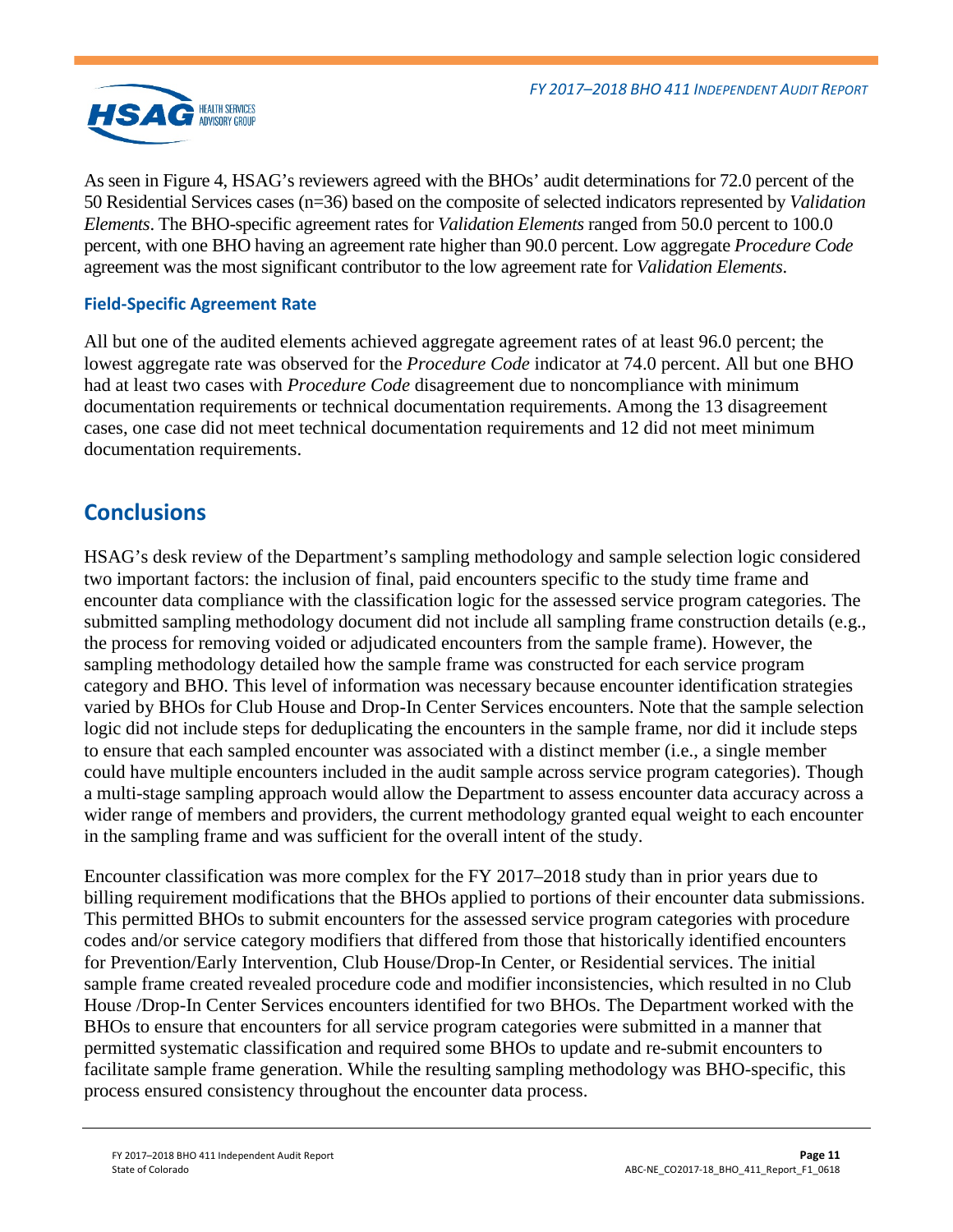

Of the 150 over-read cases, HSAG's reviewers agreed with the BHO auditors' determinations for all 11 elements for 90 cases (i.e., all-element agreement rate of 60.0 percent) and disagreed with BHO auditors' determinations for only one the of 11 elements for an additional 47 cases (31.3 percent). This represents minimal change from FY 2016–2017 over-read results, wherein the all-element agreement rate was 62.0 percent. All-element agreement rates by service program category did not exceed 70.0 percent (Residential Services), and the lowest all-element agreement rate (44.0 percent) was observed for Club House/Drop-In Center Services cases.

Except for *Procedure Code*, HSAG's reviewers had minimal disagreement with the BHOs' audit determinations (i.e., disagreement with five or fewer cases) for six of the 11 elements assessed. Overall, HSAG's reviewers agreed with the BHOs' audit determinations for all cases for four elements (*Service Start Date*, *Service End Date*, *Population*, and *Allowed Mode of Delivery*). When agreement rates were examined at the service program category level, HSAG's reviewers had complete agreement with the BHO's audit determinations for at least five elements. This finding represents an improvement from the FY 2016–2017 results, in which only three elements had all-case agreement (with the removal of a single case with no documentation submitted).

Assessment of the *Validation Elements* indicator (i.e., the composite indicator assessing agreement across the *Procedure Code*, *Diagnosis Code*, and *Units* elements) demonstrated the overall impact of *Procedure Code* disagreement within the FY 2017–2018 over-read results. The aggregate agreement rate of 61.3 percent represents a substantial decline from FY 2016–2017 results (84.7 percent). Similar to the FY 2016–2017 findings, most *Validation Elements* disagreement cases resulted from *Procedure Code* disagreement (n=52 of 58 cases), while disagreement related to *Diagnosis Code* and *Units* contributed minimally (i.e., HSAG's reviewers disagreed with the BHOs' audit determinations in five or fewer cases for each element). However, overall *Procedure Code* and *Validation Elements* agreement rates varied substantially by BHO, with BHO-specific rate ranges of 70.0 percentage points and 73.3 percentage points, respectively.

Disagreement between HSAG's reviewers and the BHOs' audit determinations for *Procedure Code* were primarily related to documentation issues, with most of the 52 disagreement cases either failing to meet minimum documentation requirements or failing to meet technical documentation requirements. While technical documentation issues centered around missing provider information (e.g., credentials, signatures, dated signatures), noncompliance with USCS minimum documentation requirements could not be generalized to specific USCS requirements because minimum documentation requirements are not standard across procedure code values. Despite this limitation, HSAG's reviewers determined that some BHO audit determinations did not systematically consider all criteria listed under minimum documentation, implying that the auditors for these BHOs may rank USCS criteria to determine encounter data compliance with medical record documentation. Review of the BHOs' service coding accuracy reports further underscored this finding, as two BHOs listed noncompliance with all minimum documentation criteria as a primary reason for *Procedure Code* disagreement.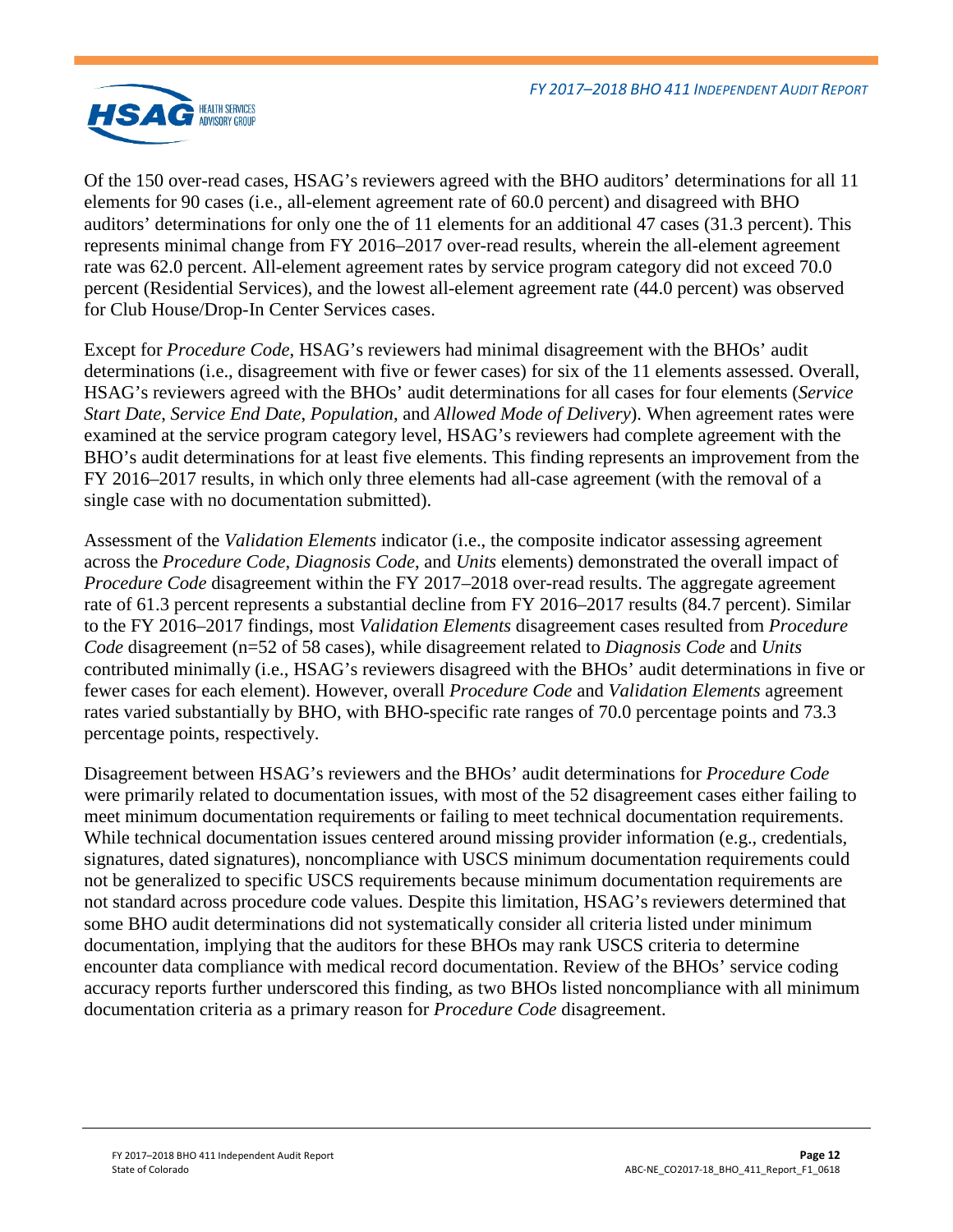

## <span id="page-14-0"></span>**Recommendations**

Due to BHO-specific encounter data coding inconsistencies identified by the Department during sampling, the findings associated with this independent audit are limited to the accuracy of the BHOs' audit determinations and should be used for the Department's information only.

Acting on the prior year's recommendations, the Department has worked with HSAG to monitor quality improvement among services provided related to behavioral health encounters. Specifically, BHOs created quality improvement plans for service coding accuracy and over-read results from the FY 2016– 2017 study; and these findings were implemented throughout CY 2017.

Note that the Department is transitioning between BHOs and the Regional Accountable Entities (RAEs); the RAEs will be responsible for behavioral health services and subsequent encounter data beginning July 1, 2018. As such, HSAG offers the recommendations listed below to facilitate data quality monitoring and review standards that will continue with the transition to RAEs.<sup>[4](#page-14-1)</sup>

Based on the findings described in this report, HSAG offers the following recommendations to improve the quality of future RAE internal audits.

- The Department may benefit from comparing both billing and encounter data quality standards for conflicts and inconsistencies, as billing standards may take precedence regarding claims payment, but may not be as rigorous as encounter data quality standards. In addition to underscoring the identification issues encountered when the Department initially created the 411 sample lists, these discrepancies affected the way encounters were submitted during the measurement period for the FY 2017–2018 study. It will be beneficial to the Department and the RAEs to better streamline billing and data quality requirements, so as to identify and provide guidance regarding potentially contradictory requirements.
- Though encounters included in this assessment were restricted to a specific range of paid dates, sampled cases included dates of service covered by five versions of the USCS manual. As a result, a limited number of cases had two applicable versions of the USCS manual that could be consulted to determine compliance with audit standards. Although the Department provides a summary workbook noting major changes occurring between USCS versions, updated coding standards may not be immediately implemented by behavioral health providers and changes may not be promptly reflected in the encounter data. The Department should establish a fixed timetable for publishing USCS manual revisions, to permit adequate time for providers to implement coding changes and for RAEs to update encounter data oversight procedures.
- The rigor with which the BHOs' auditors applied minimum documentation and technical documentation requirements has fluctuated over the six years in which this study has been conducted. Although FY 2017–2018 findings revealed that interpretation issues arise when criteria are strictly applied, implementation of quality improvement plans has facilitated better data quality

<span id="page-14-1"></span> <sup>4</sup> While not all BHOs will transition to RAEs, recommendations pertaining to auditing standards remain applicable.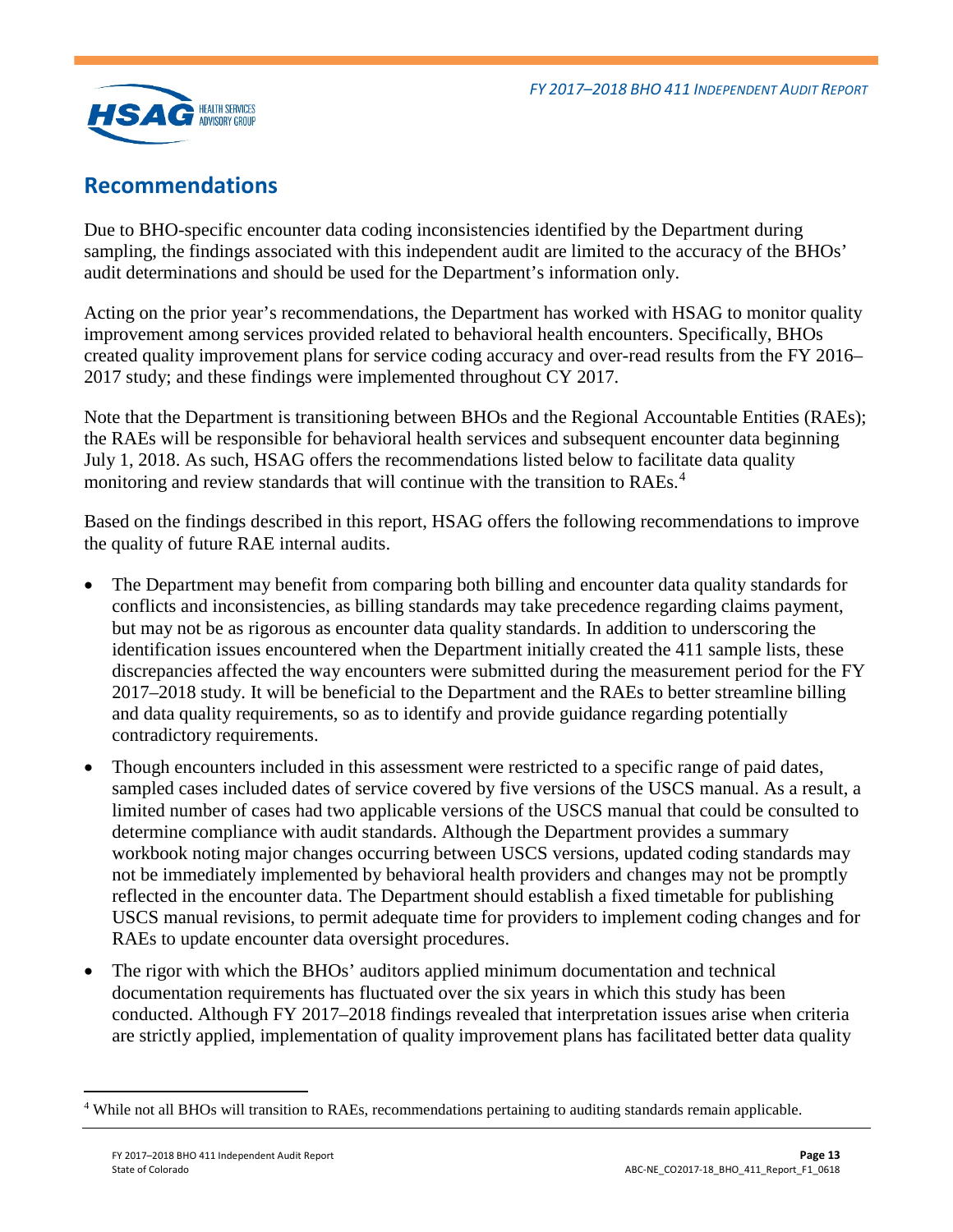*FY 2017–2018 BHO 411 INDEPENDENT AUDIT REPORT*



from providers and better audit quality from the BHOs. Therefore, HSAG recommends that the Department support the RAEs in continuing the quality improvement plans and associated best practices following the July 1, 2018, transition.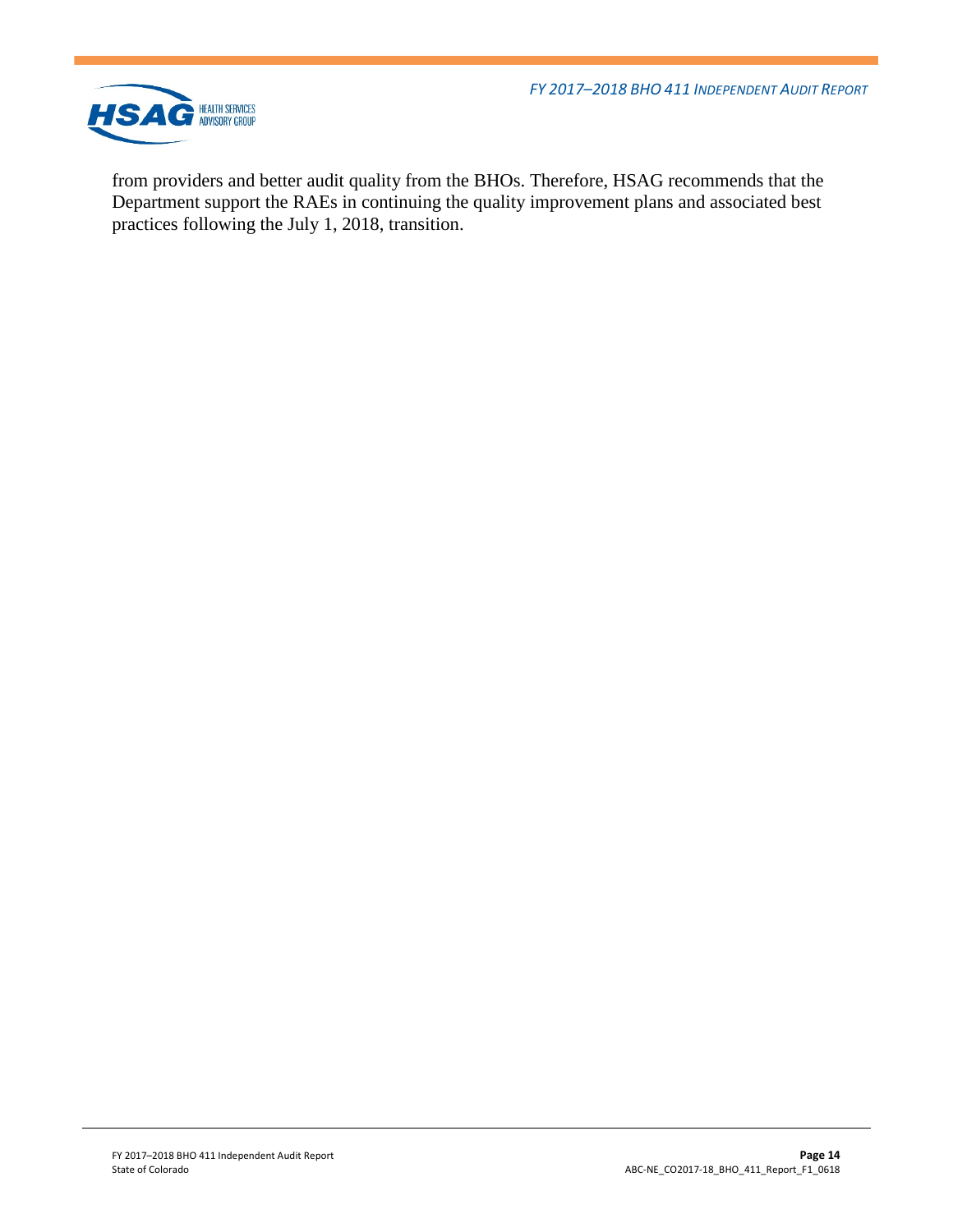

# <span id="page-16-0"></span>**Appendix A. Mental Health Encounter Data Flat File Specifications for BHOs**

This table was copied from the *FY 2017–2018 Annual BHO Encounter Data Quality Review Guidelines*  Appendix I, Encounter Data Flat File layout.

|                | <b>Data Element (Field)</b>                        | Status*               | <b>Format</b>             | Length         | <b>Valid Value</b> |
|----------------|----------------------------------------------------|-----------------------|---------------------------|----------------|--------------------|
| $\mathbf{0}$   | Record No                                          | R                     | $\boldsymbol{\mathrm{X}}$ | Integer        | Sequential number  |
| $\mathbf{1}$   | <b>Transaction Header</b>                          | $\mathbf R$           | $\bar{X}$                 | $\mathbf{1}$   | Encounter data     |
| $\overline{2}$ | <b>Transaction Date</b>                            | $\mathbf R$           | $\boldsymbol{\mathrm{X}}$ | 8              | Encounter data     |
| 3              | <b>Submitter Organization Name</b>                 | $\mathbf R$           | $\boldsymbol{\mathrm{X}}$ | Flexible       | Encounter data     |
| $\overline{4}$ | <b>Submitter Contact Number</b>                    | $\mathsf{C}$          | 9                         | 10             | Encounter data     |
| 5              | <b>Billing Provider Name</b>                       | $\overline{\text{R}}$ | $\boldsymbol{\mathrm{X}}$ | Flexible       | Encounter data     |
| 6              | <b>Billing Provider Identification</b>             | $\mathbf R$           | X                         | 8              | Encounter data     |
| $\overline{7}$ | <b>Client Last Name</b>                            | $\overline{C}$        | X                         | Flexible       | Encounter data     |
| 8              | <b>Client First Name</b>                           | $\overline{C}$        | X                         | Flexible       | Encounter data     |
| 9              | <b>Client Medicaid Identification</b>              | $\overline{R}$        | X                         | 7              | Encounter data     |
| 10             | <b>Client ZIP Code</b>                             | $\mathbf R$           | X                         | Flexible       | Encounter data     |
| 11             | <b>Client Date of Birth</b>                        | $\overline{C}$        | $\overline{X}$            | 8              | Encounter data     |
| 12             | <b>Client Gender</b>                               | $\overline{C}$        | X                         | 1              | Encounter data     |
| 13             | Claim Number                                       | $\mathbf R$           | $\bar{X}$                 | Flexible       | Encounter data     |
| 14             | <b>Claim Version</b>                               | $\mathbf R$           | $\mathbf X$               | 1              | Encounter data     |
| 15             | Primary ICD-9 or ICD-10 Diagnosis Code             | $R^{**}$              | $\mathbf X$               | 5              | Encounter data     |
| 16             | Second ICD-9 or ICD-10 Diagnosis Code              | $\mathsf{C}$          | $\overline{X}$            | 5              | Encounter data     |
| 17             | Third ICD-9 or ICD-10 Diagnosis Code               | $\overline{C}$        | X                         | 5              | Encounter data     |
| 18             | Fourth ICD-9 or ICD-10 Diagnosis Code              | $\overline{C}$        | X                         | 5              | Encounter data     |
| 19             | POS/Bill Type                                      | R                     | X                         | $\overline{2}$ | Encounter data     |
| 20             | <b>Approved Amount</b>                             | $\overline{C}$        | Number                    | Double         | Encounter data     |
| 21             | Paid Amount                                        | $\overline{C}$        | Number                    | Double         | Encounter data     |
| 22             | Service Line Number                                | $\mathbf R$           | Number                    | Integer        | Encounter data     |
| 23             | Line Paid Amount                                   | $\overline{C}$        | Number                    | Double         | Encounter data     |
| 24             | Procedure Code                                     | $\overline{R}$        | X                         | 5              | Encounter data     |
| 25             | Service/Program Category<br>(Procedure Modifier 1) | $\mathbf R$           | $\boldsymbol{\mathrm{X}}$ | $\overline{2}$ | Encounter data     |
| 26             | Procedure Modifier 2                               | $\overline{C}$        | $\boldsymbol{\mathrm{X}}$ | $\overline{2}$ | Encounter data     |
| 27             | Procedure Modifier 3                               | $\overline{C}$        | X                         | $\overline{2}$ | Encounter data     |
| 28             | Procedure Modifier 4                               | $\overline{C}$        | $\boldsymbol{\mathrm{X}}$ | $\overline{2}$ | Encounter data     |
| 29             | Procedure Description                              | $\mathcal{C}$         | $\mathbf X$               | Flexible       | Encounter data     |
| 30             | Revenue code                                       | $\mathbf R$           | X                         | Flexible       | Encounter data     |
| 31             | Units                                              | $\mathbf R$           | Number                    | Integer        | Encounter data     |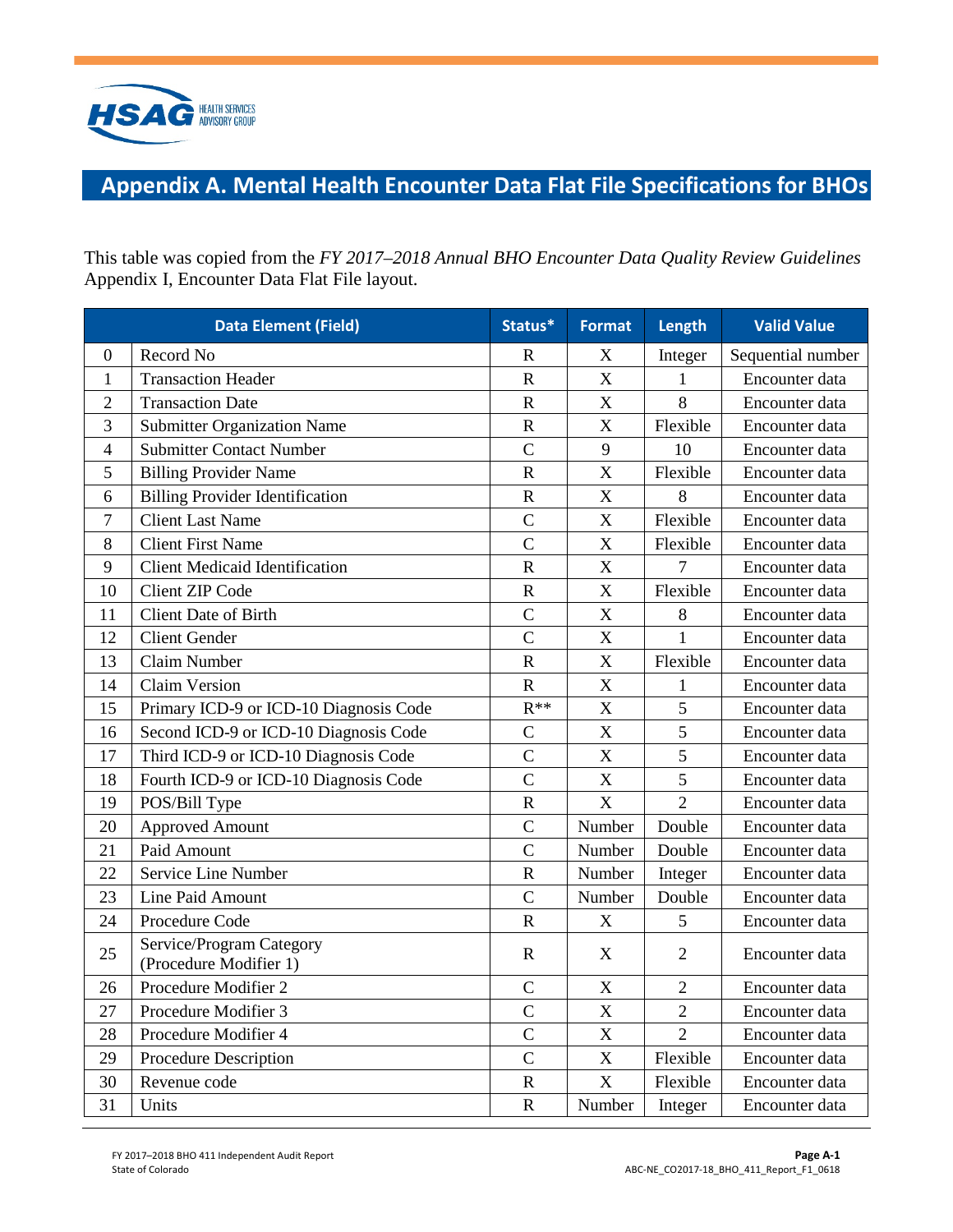

| <b>Data Element (Field)</b> |                                                      | Status*       | <b>Format</b> | Length                      | <b>Valid Value</b> |
|-----------------------------|------------------------------------------------------|---------------|---------------|-----------------------------|--------------------|
| 32                          | <b>Service Start Date</b>                            | R             | X             | 8                           | Encounter data     |
| 33                          | <b>Service End Date</b>                              | C             | X             | 8                           | Encounter data     |
| 34                          | <b>Admission Date</b>                                | C             | X             | 8                           | Encounter data     |
| 35                          | Principal ICD-9 or ICD-10 Surgical Procedure<br>Code | $\mathcal{C}$ | X             | 7                           | Encounter data     |
| 36                          | Secondary ICD-9 or ICD-10 Surgical Procedure<br>Code | $\mathcal{C}$ | X             | 7                           | Encounter data     |
| 37                          | Discharge Status Code                                | $\mathcal{C}$ | X             | $\mathcal{D}_{\mathcal{L}}$ | Encounter data     |
| 38                          | <b>BHO</b> Name                                      | $\mathbf R$   | X             | Flexible                    | Encounter data     |
| 39                          | <b>BHO</b> Medicaid ID                               | $\mathbf R$   | X             | 8                           | Encounter data     |
| 40                          | <b>FCLN</b>                                          | R             | Number        | Integer                     | Encounter data     |
| 41                          | <b>Payment Date</b>                                  | R             | X             | 8                           | Encounter data     |
| 42                          | Rendering Provider ID                                | R             | X             | Flexible                    | Encounter data     |

 $*R$  = Required,  $C$  = Conditional

\*\*A primary ICD-10 diagnosis code is required if the service occurred on October 1, 2015, or later.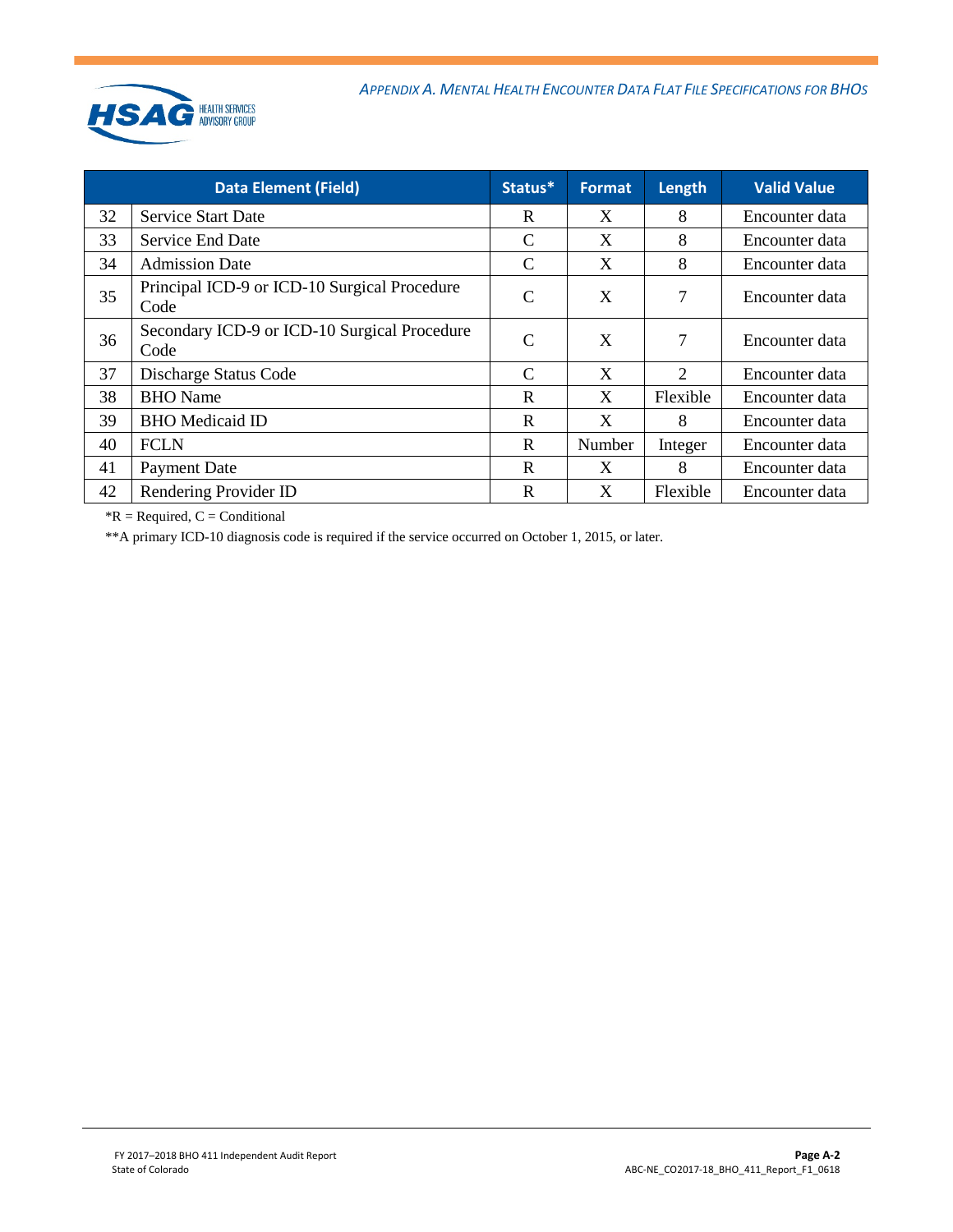

# <span id="page-18-0"></span>**Appendix B. Response Data Layout for Encounter Quality Audit for BHOs**

This table was copied from the *FY 2017–2018 Annual BHO Encounter Data Quality Review Guidelines*  Appendix II, Audit Response File layout.

|                | <b>Data Element (Field)</b>                                                | <b>Data Description</b>                                                                                                                                                                                                                                                                                                                                                                                                                                                                 | <b>Format</b> | Length       |
|----------------|----------------------------------------------------------------------------|-----------------------------------------------------------------------------------------------------------------------------------------------------------------------------------------------------------------------------------------------------------------------------------------------------------------------------------------------------------------------------------------------------------------------------------------------------------------------------------------|---------------|--------------|
| $\overline{0}$ | Record No                                                                  | Sequential number for each of 411 records; Should<br>align with the <i>Record No</i> in the flat file (Appendix I)                                                                                                                                                                                                                                                                                                                                                                      | $\mathbf X$   | Integer      |
| $\mathbf{1}$   | <b>Encounter Procedure Code</b>                                            | 0=No supporting doc, or not consistent w the doc, or<br>not in the USCS, or does not comply with the service<br>description in USCS*; $1 = yes$ , consistent with the<br>minimum supporting doc requirements and complies<br>with USCS<br>*all of the information under the headings of<br>"procedure code description," "service description,"<br>"notes," "minimum documentation requirements,"<br>and "example activities" should be taken into account<br>when they are applicable. |               | 1            |
| $\overline{2}$ | <b>Encounter Diagnosis Code</b>                                            | 0=No doc, or not consistent w the supporting doc, or<br>not comply w the diagnosis code requirement in<br>USCS; 1=yes, comply and consistent                                                                                                                                                                                                                                                                                                                                            |               | $\mathbf{1}$ |
| 3              | <b>Encounter POS</b>                                                       | 0=No doc, or not consistent w the supporting doc, or<br>not comply w USCS; 1=yes, comply                                                                                                                                                                                                                                                                                                                                                                                                | X             | $\mathbf{1}$ |
| $\overline{4}$ | <b>Encounter Service</b><br>Cat/Program Category<br>(Procedure Modifier 1) | 0=Not comply with the program category requirement<br>in the USCS for the encounter procedure code;<br>$1 = yes$ , comply                                                                                                                                                                                                                                                                                                                                                               |               | $\mathbf{1}$ |
| 5              | <b>Encounter Units</b>                                                     | $0 = No$ supporting doc, or not consistent w the doc or<br>not within the duration allowed by USCS; 1=yes,<br>comply                                                                                                                                                                                                                                                                                                                                                                    |               | $\mathbf{1}$ |
| 6              | <b>Encounter Service Start</b><br>Date                                     | 0=Start date does not comply w the supporting doc;<br>$l = \text{comply}$                                                                                                                                                                                                                                                                                                                                                                                                               | X             | $\mathbf{1}$ |
| $\overline{7}$ | <b>Encounter Service End</b><br>Date                                       | 0=End date does not comply w the supporting doc; $1=$<br>comply                                                                                                                                                                                                                                                                                                                                                                                                                         | X             | $\mathbf{1}$ |
| 8              | Doc_Population                                                             | 0=No doc or not comply w USCS; 1=yes, comply                                                                                                                                                                                                                                                                                                                                                                                                                                            | X             | $\mathbf{1}$ |
| 9              | Doc_Duration                                                               | 0=No doc or not comply w USCS; 1=yes, comply                                                                                                                                                                                                                                                                                                                                                                                                                                            | X             | $\mathbf{1}$ |
| 10             | Doc_Allowed_Mode_Deliv<br>ery                                              | 0=No doc or not comply w USCS; 1=yes, comply                                                                                                                                                                                                                                                                                                                                                                                                                                            | $\mathbf X$   | $\mathbf{1}$ |
| 11             | Doc_Staff_Req                                                              | 0=No doc or not comply w USCS if procedure code is<br>included in USCS; 1=yes, comply<br>See further details in Appendix II following this<br>table**                                                                                                                                                                                                                                                                                                                                   | X             | $\mathbf{1}$ |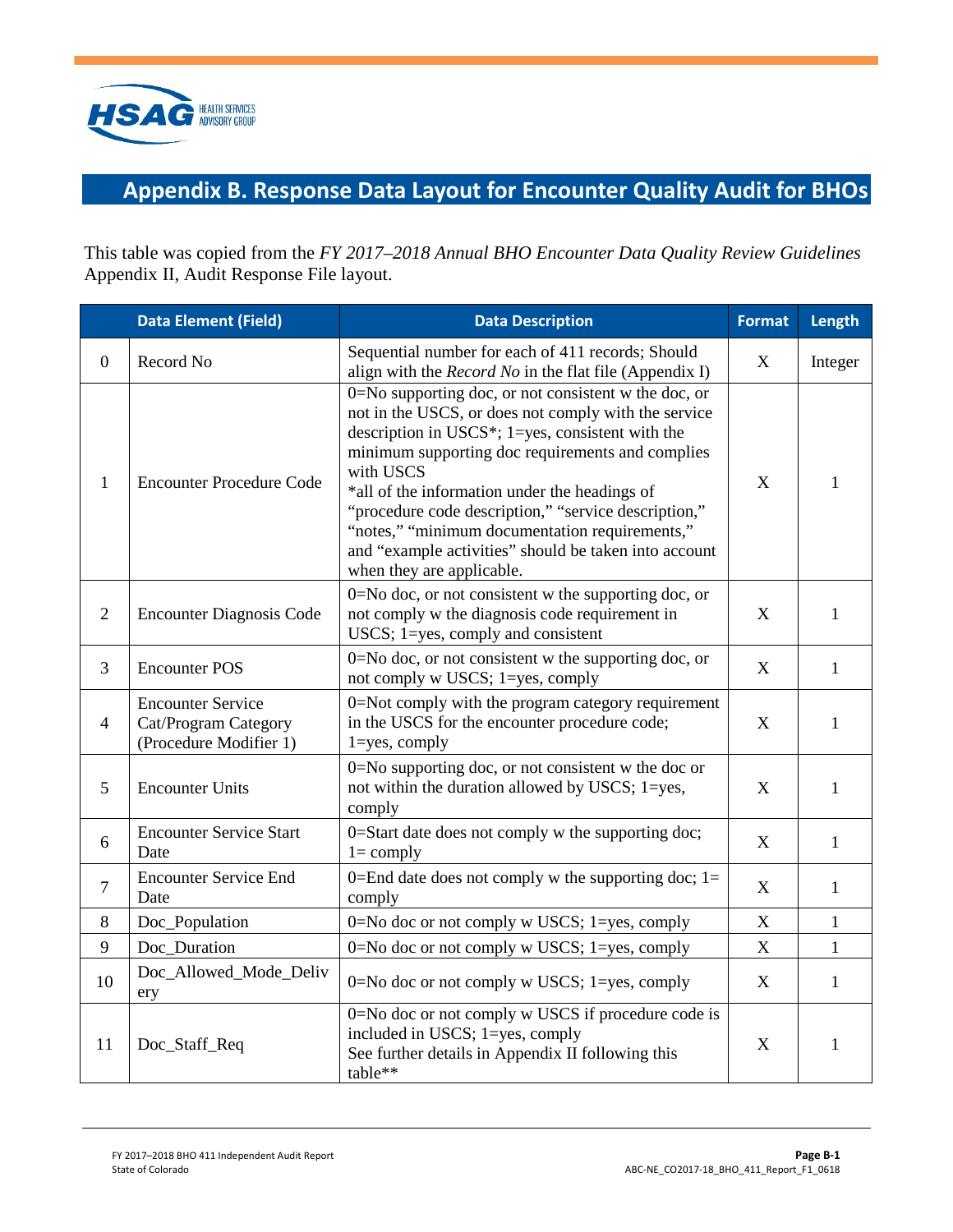

|    | <b>Data Element (Field)</b> | <b>Data Description</b>                                                                                                         | <b>Format</b> | Length   |
|----|-----------------------------|---------------------------------------------------------------------------------------------------------------------------------|---------------|----------|
| 12 | Doc Procedure Code          | Procedure Code in the supporting doc;<br>'NA' if there is no document or unable to determine<br>service based on documentation  | X             | 5        |
| 13 | Doc_Diag                    | Diagnosis code in the supporting doc;<br>'NA' if there is no document                                                           | X             | 5        |
| 14 | Doc_POS                     | Place of Service in the supporting doc;<br>'NA' if there is no document                                                         | X             | 2        |
| 15 | Doc_Units                   | Max of the units comply w USCS if procedure code is<br>included in USCS; 'NA' if there is no document                           | X             | Integer  |
| 16 | Doc_Service Start Date      | Start Date in the doc; 'NA' if there is no doc;                                                                                 | X             | 8        |
| 17 | Doc_Service End Date        | End Date in the doc; 'NA' if there is no doc;                                                                                   | X             | 8        |
| 18 | <b>USCS Version Used</b>    | 1=October 2016 version, 2=January 2017 version,<br>$3 =$ July 2017 version, 4=July 2016 version, 5=2015<br>version <sup>†</sup> | X             |          |
| 19 | Comments (optional)         | Any comments, for example 'no documentation<br>received from provider'                                                          | X             | Flexible |

\*\*The Doc\_Staff\_Req field assesses whether or not the service administrator has the appropriate credentials for the procedure. Signatures are not a component of complete information for the staff requirement, but are required to meet technical documentation requirements, which are measured in the Encounter Procedure Code field.

For procedures in which the provider may have less than a Bachelor's degree, the provider's title should be listed to confirm that the provider meets the staff requirement. As educational requirements for staff may vary by facility, BHOs may opt to have facilities confirm the level of education for non-credentialed staff (e.g., milieu counselors).

† The guidelines document initially accounted for use of the October 2016, January 2017, and July 2017 USCS Manual versions. Over the course of their internal audits, BHO reviewers noted that their samples included some encounters with services dates falling within the coverage range of the 2015 and July 2016 USCS Manuals. The Department instructed BHOs to use the designations specified in the table to document use of the 2015 and July 2016 manual versions.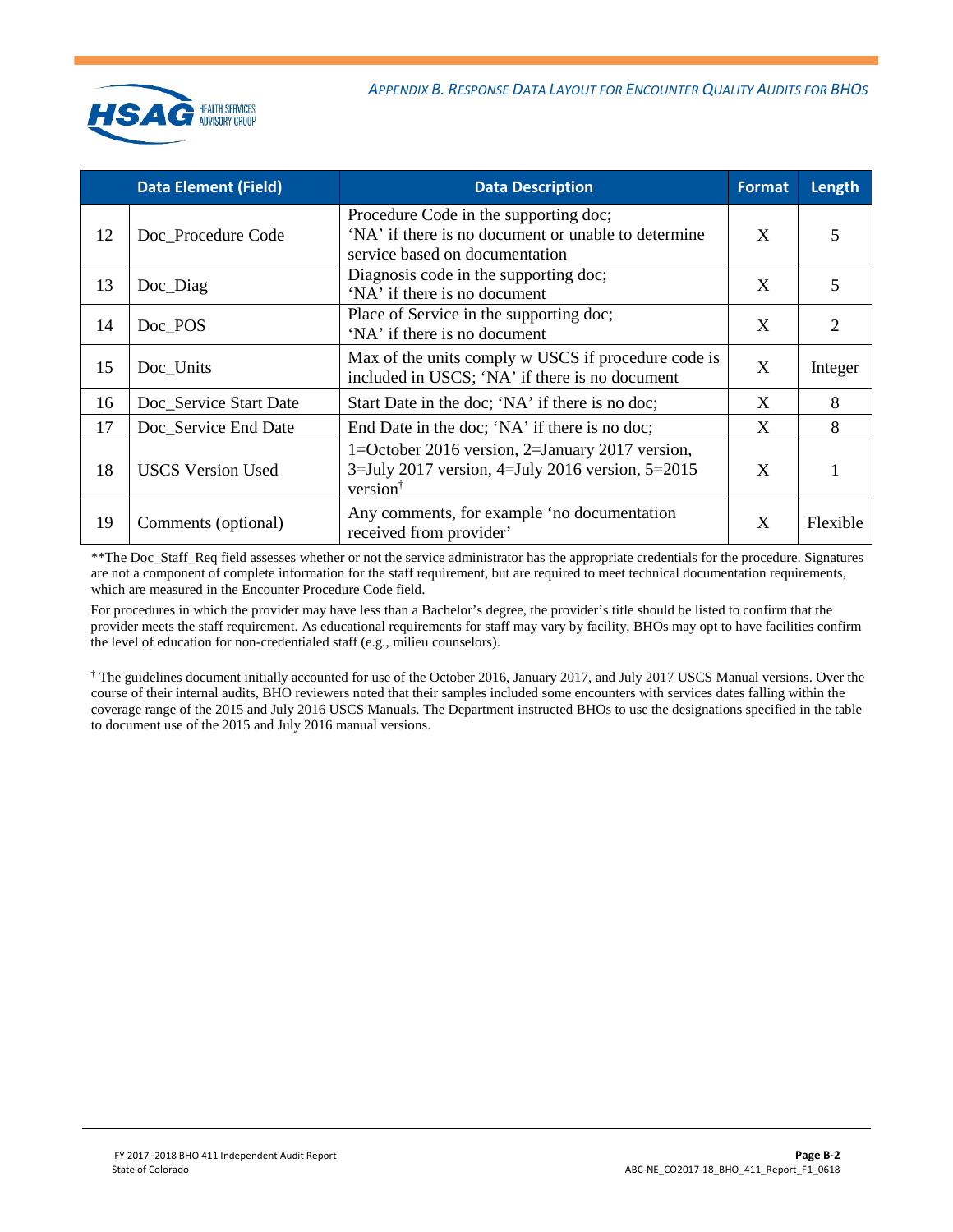

# <span id="page-20-0"></span>**Appendix C. Over-Read Findings for Access Behavioral Care**—**Northeast (ABC-NE)**

Figure C-1 presents aggregate results from HSAG's 30-case over-read of ABC-NE's 411 sample. Agreement values range from 0 percent to 100 percent, where 100 percent represents complete agreement between ABC-NE's audit results and HSAG's over-read results and 0 percent represents complete disagreement.



**Figure C-1—Aggregated Percent of Agreement Between HSAG's Over-Read and ABC-NE's Internal Audit Findings, by Data Element**

Figure C-1 shows that HSAG's reviewers agreed with ABC-NE's audit results for 100 percent of over-read cases for eight of the 11 audited elements. At 43.3 percent, the *Procedure Code* element had the lowest agreement rate between ABC-NE's audit results and HSAG's over-read results.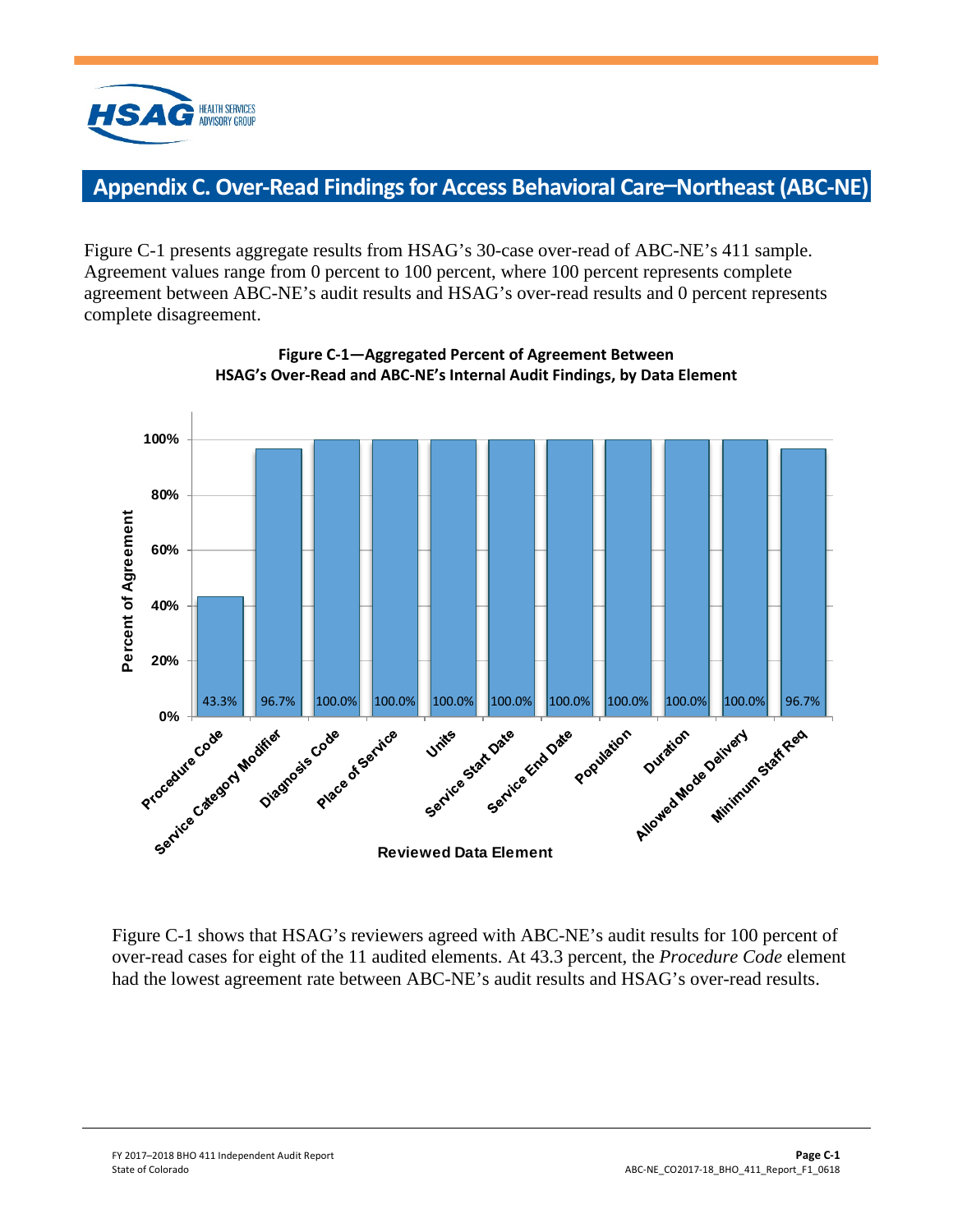

The following figures present aggregate results from HSAG's over-read of the 10 sampled cases associated with Prevention/Early Intervention Services, Club House or Drop-In Center Services, and Residential Services, respectively.



#### **Figure C-2—Aggregated Percent of Agreement Between HSAG's Over-Read and ABC-NE's Internal Audit Findings, by Data Element Prevention/Early Intervention Services**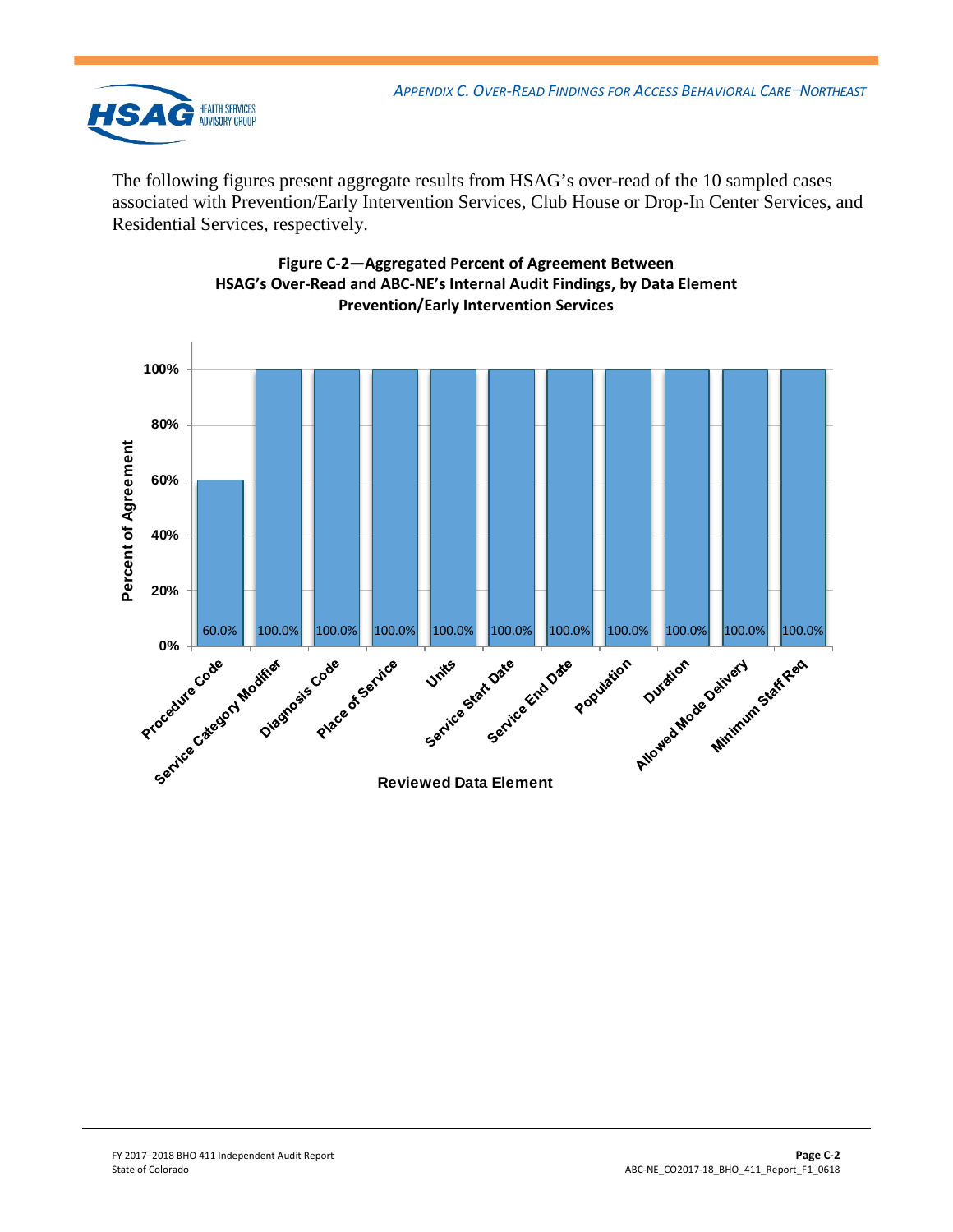



**Figure C-3—Aggregated Percent of Agreement Between**